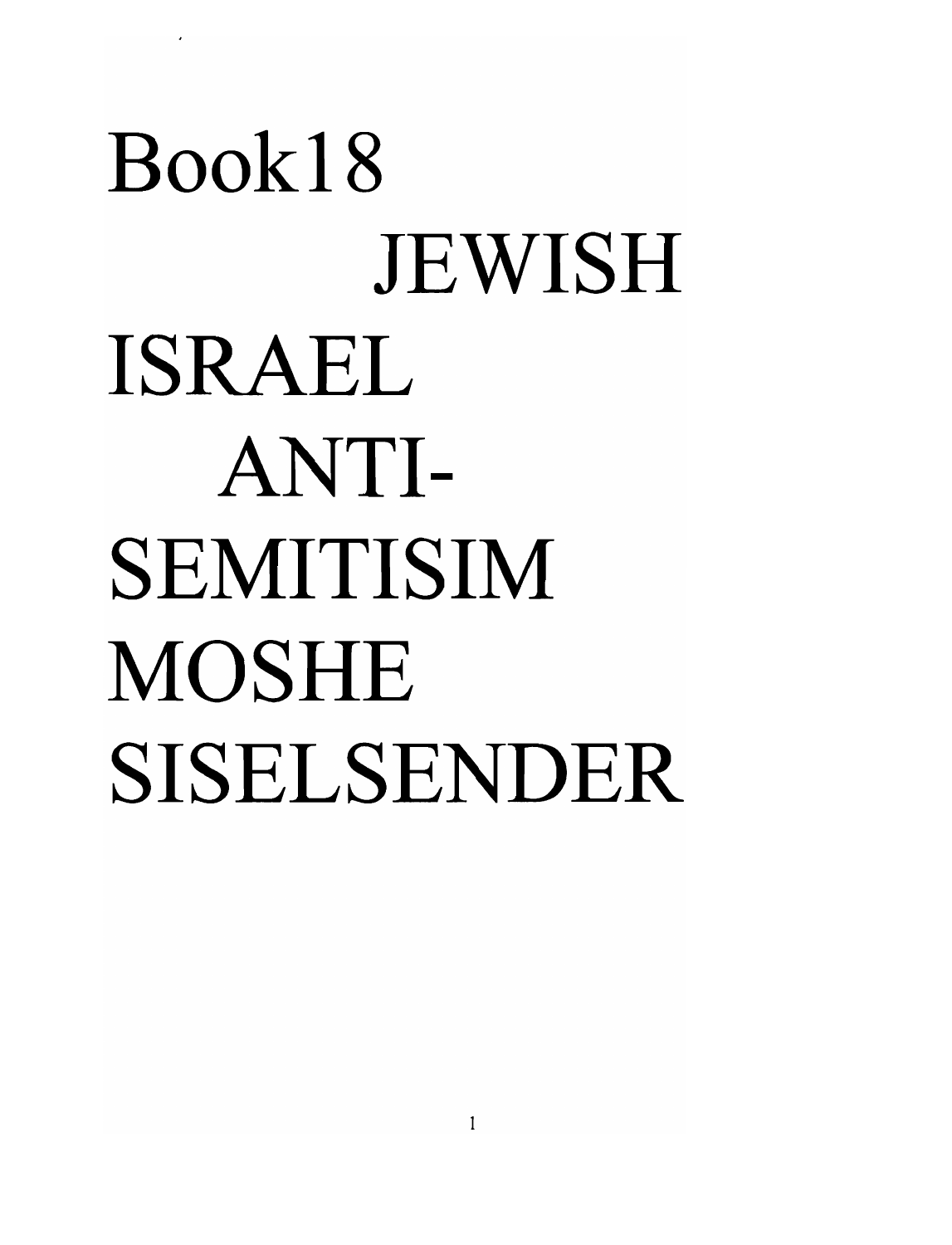## CHAPTER 1

# STONES KILL MARCH 2013 STONES THROWNBY ARABS MORTALLY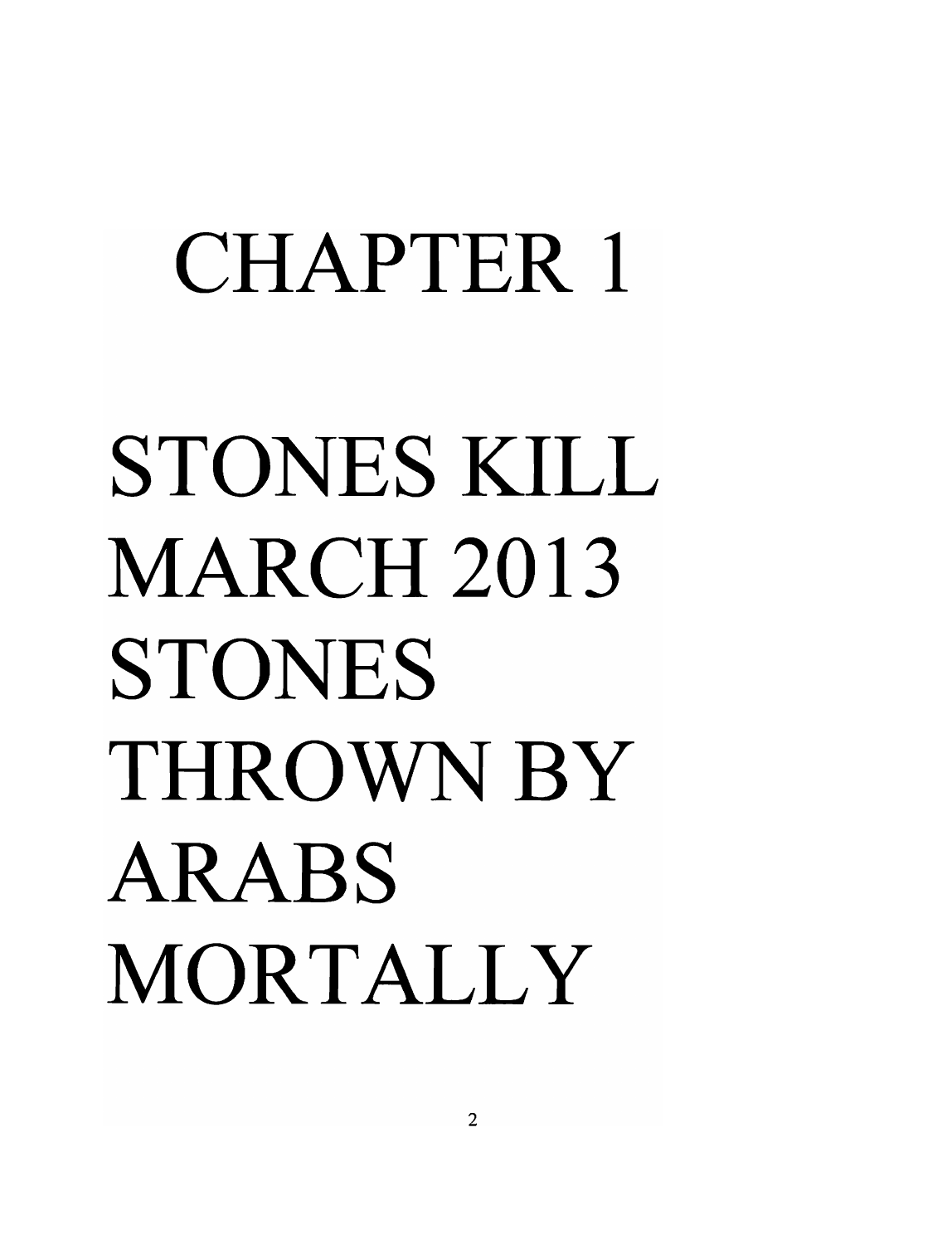# WOUND A BABY

We must attempt to understand the reasoning and identify who are the causes and who are the agents.

**The reasons are the fundamental belief of all the Arabs that Jews are not**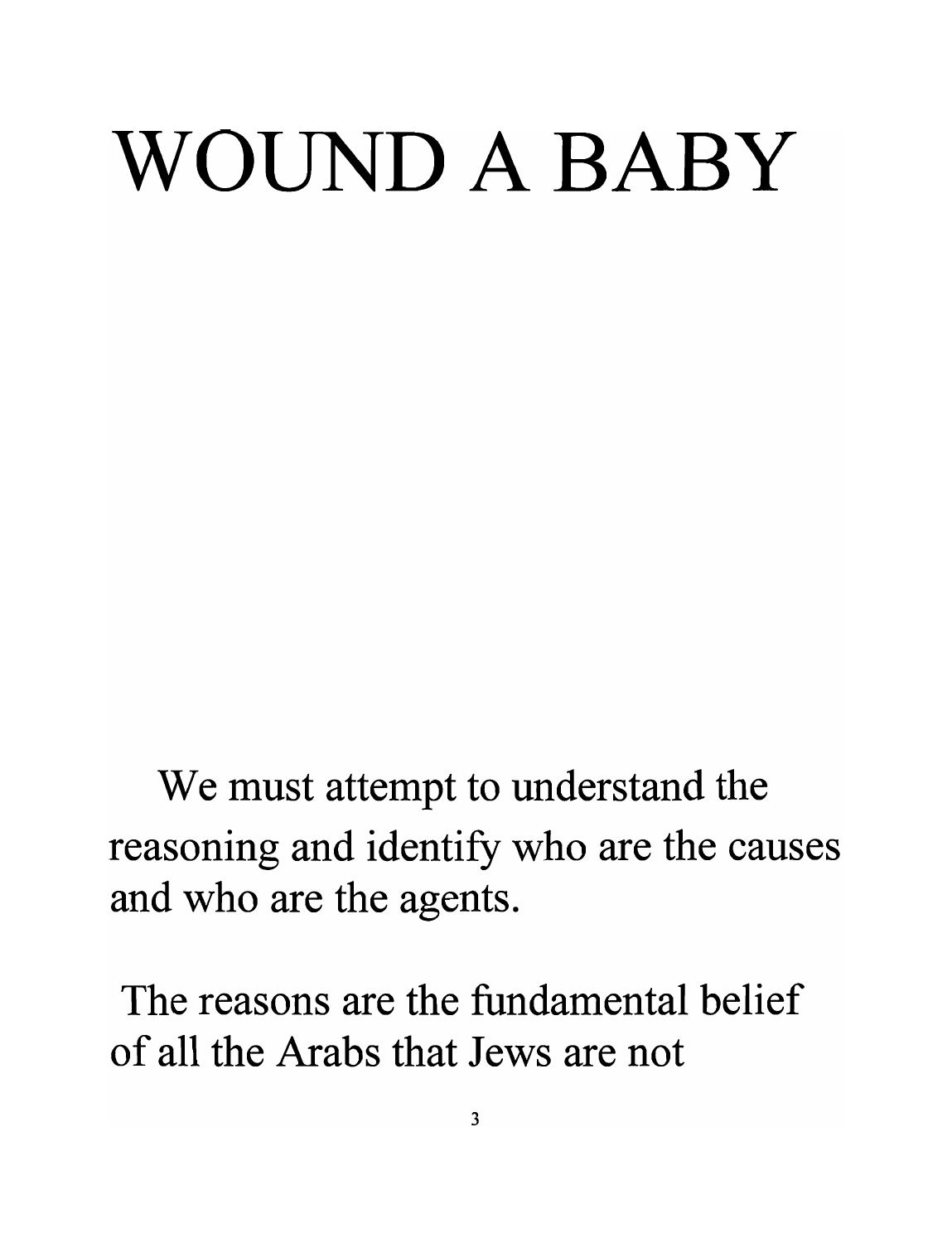welcome any place in the Middle East. This poison is the reason for the stone throwing.

The conclusion of this fundamental poison is how to throw the Jews out. the Europeans from 1190 to 1650 made Europe Judein Rein -free of Jews. Hitler did the same from 1933 to 1945 . First in Germany from 1933-1939 he made life impossible and most Jews left Germany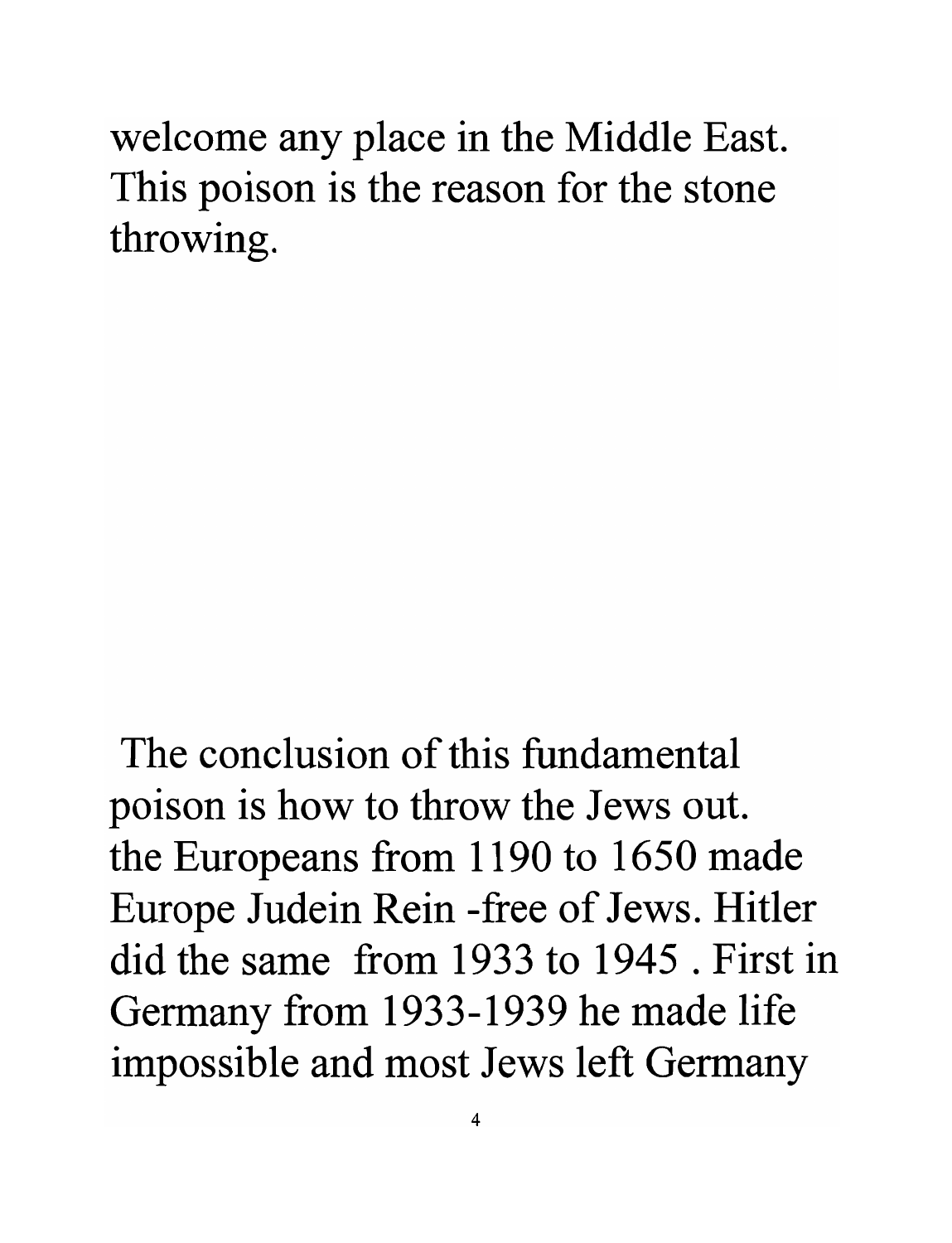and in 1937 following the Anshlaus with Austria left Austria. The Nazis launched their Blitzkriei in September 1, 1939 against Poland. In 1940 Germany conquere Poland France Belgium Holland. In the footsteps of the Nazi

conquest followed the death squads. Six million Jews were killed and one million Jewish children, with the complete acquiescence of all the Europeans and the Roosevelt administration.

Following the defeat of the Nazis, a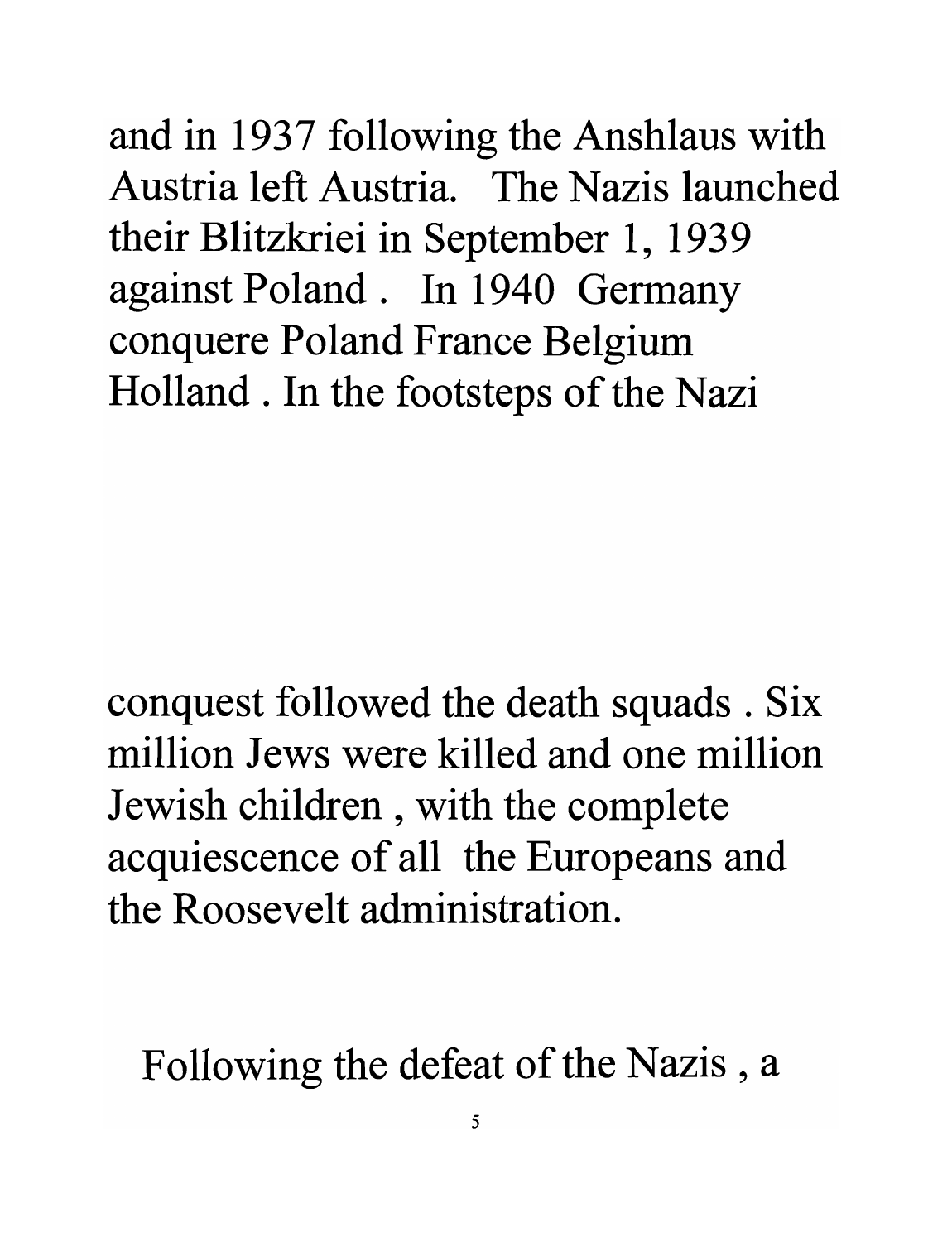**miracle occurred God twisted the minds of all the anti-Semites and all the anti-**Semites agreed to create a Jewish state **and an Arab state .** 

All the Arabs refused to recognize a Jewish State and all waged a war to

**annihilate the nascent Jewish State Israel**  created by the Jews in May 1948. With the complicity of the Europeans the **Arabs lost all four wars that followed.**  But the Europeans and Arab hatred lingers on .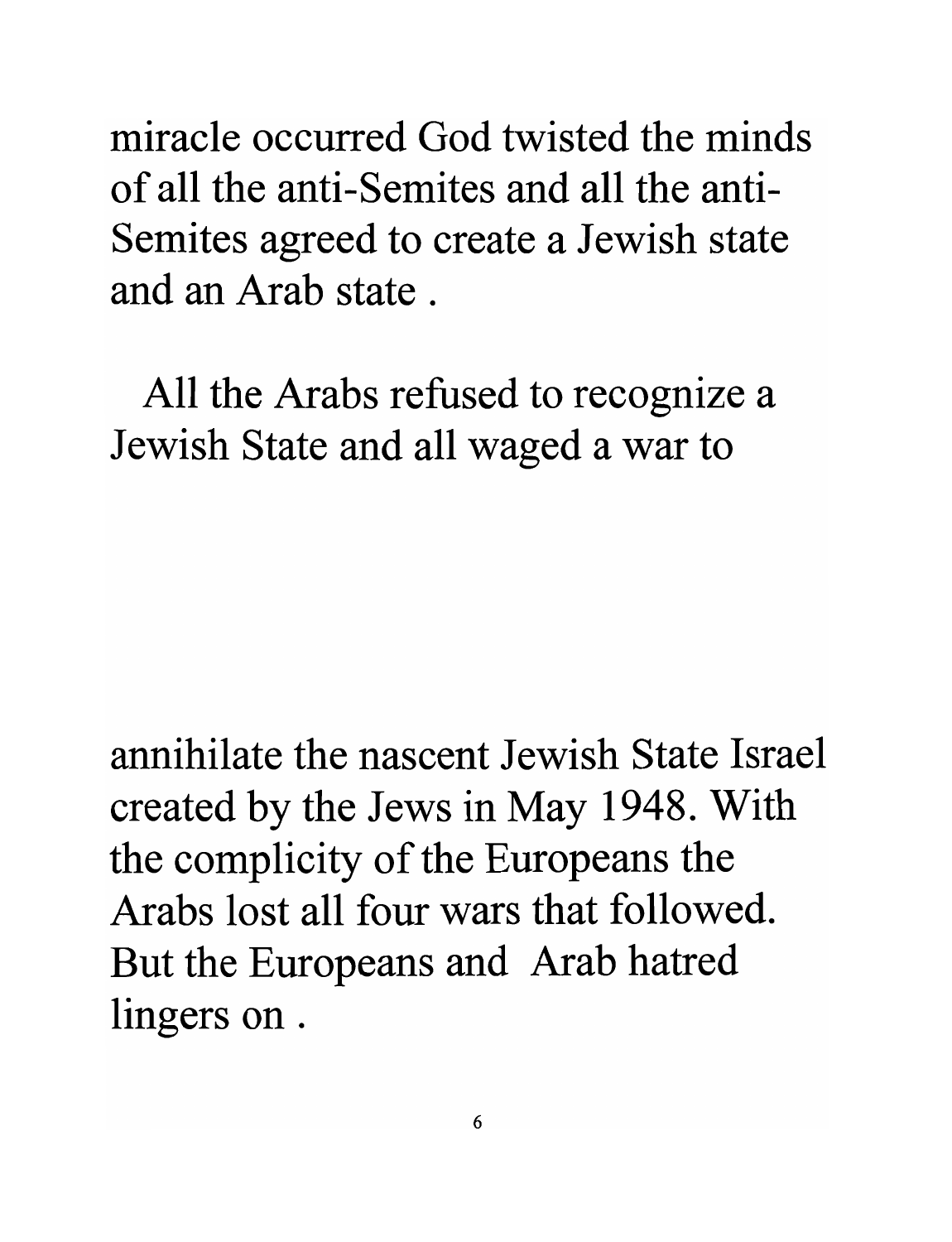Now let us go fast forward to March 2013 -65 years later.

The throwing of stones is a continuation of making Israel Judemein . By killing Jews in historical Israel .Jews will then flee and eventually Israel will disappear.

#### SOLUTION

HABO LEHORHECHO HASHKEM VEHORGO. WHOEVER ACOMES TO KILL YOU ARISE EARLIER PREMPT AND KILL HIM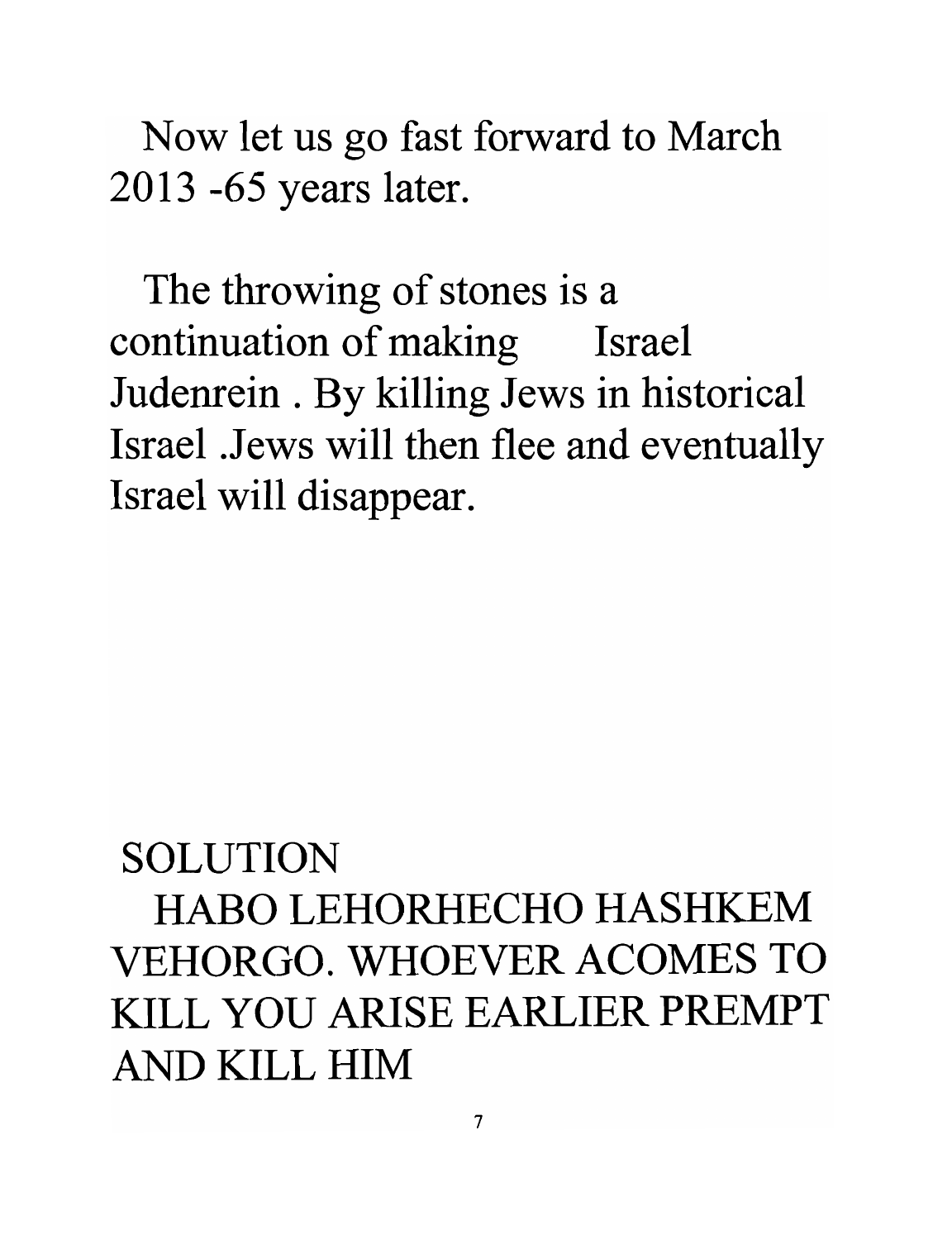STONES KILL. SHOOT THE STONE KILLERS.

#### WHAT WILL THE WORLD SAY? LET THOSE WHO SCREAM WHEN JEWS DEFEND THEMSELVES

GO TO HELL

#### LET THEM RIDE THE ROADS OF SAMARIA AND JUDEA AND BE STONED BY THE ARABS.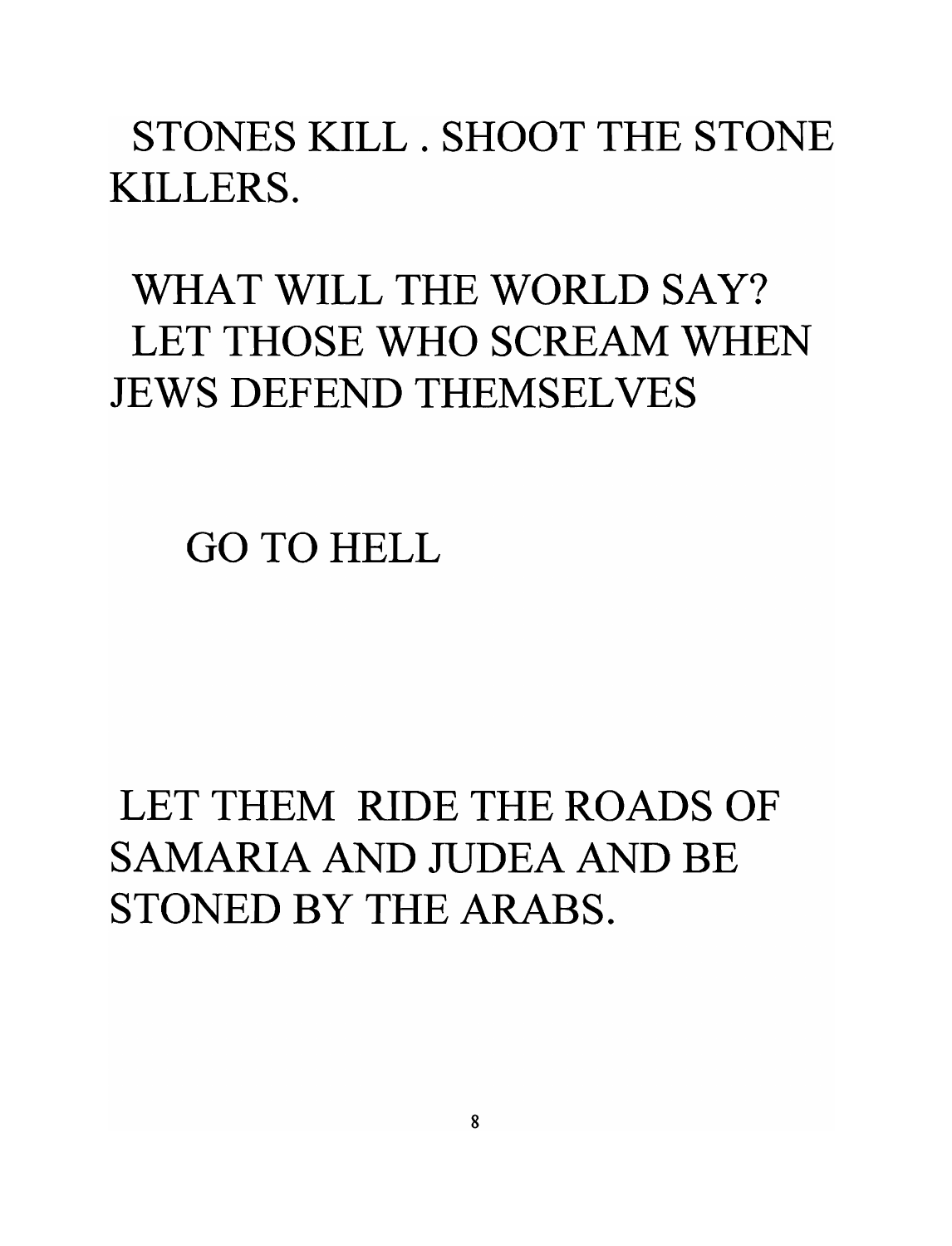#### THE OTHERS THE HELL WITH THEM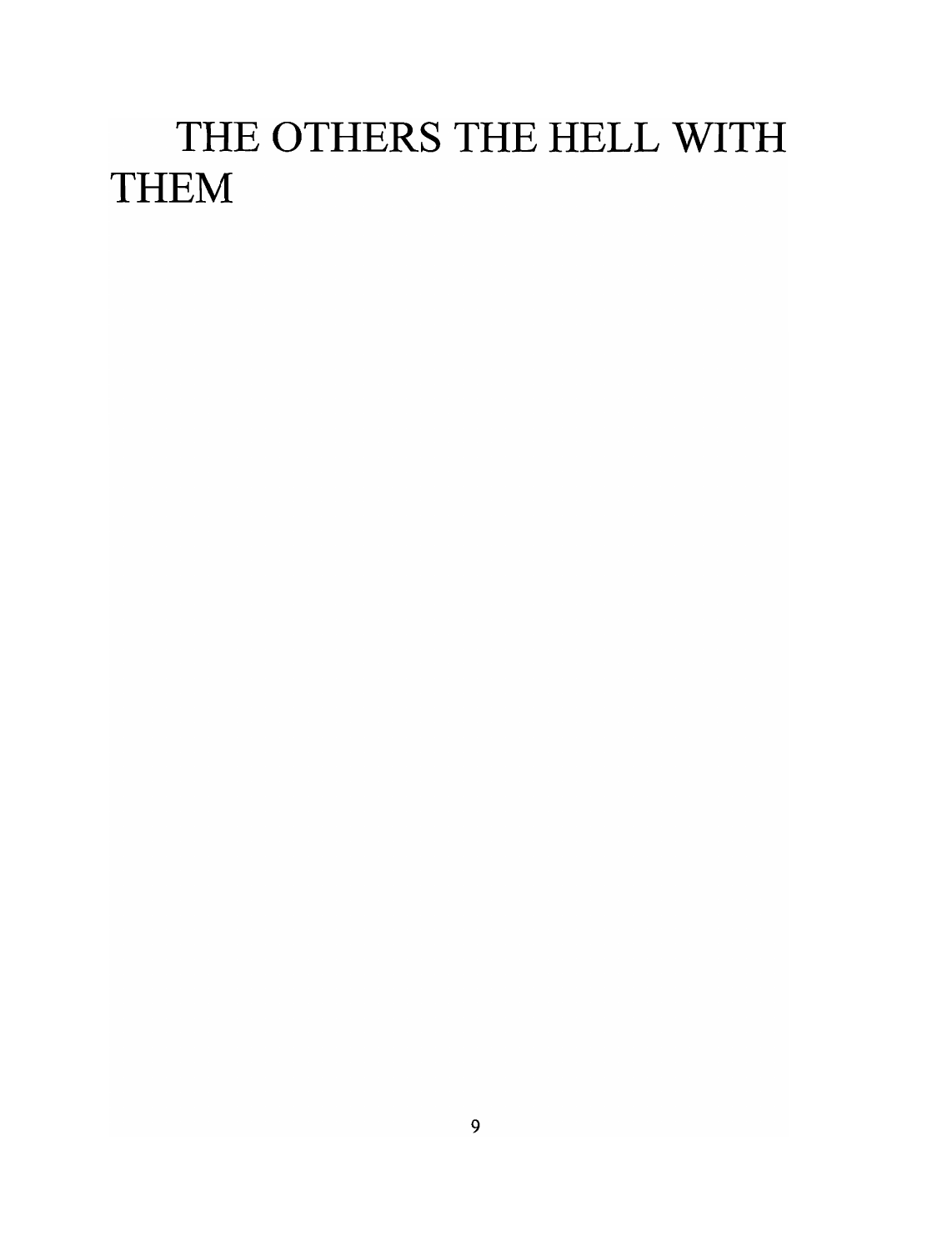Chapter 2

#### CHAPTER 2

#### ISRAEL IS A JEWISH STATE.

#### IF ANTI-SEMITES BORN JEWISH OR NOT DO NOT LIKE IT THEY CAN NOT ELECT TO LIVE IN ISRAEL.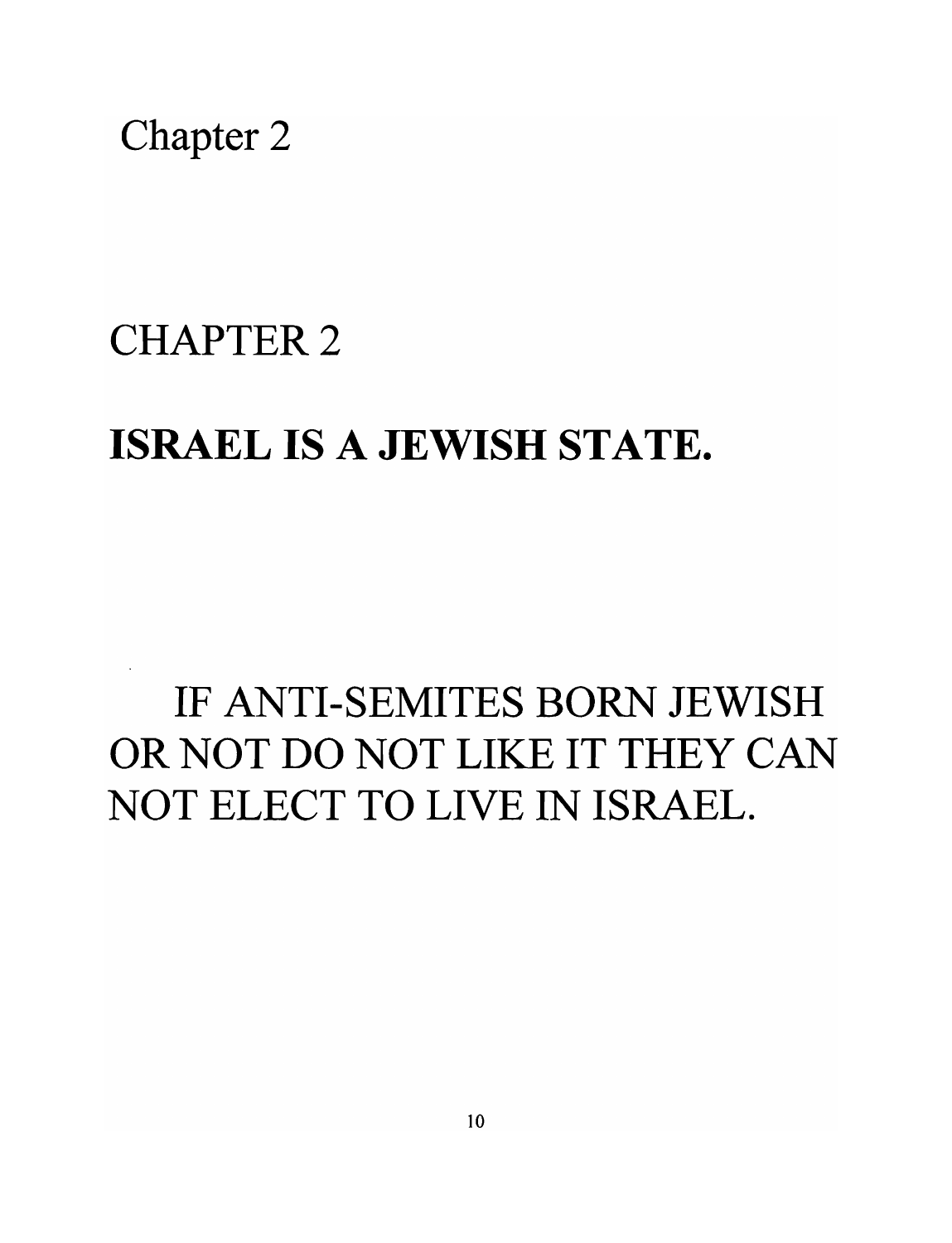#### THEY CAN VOICE THEIR POISON ANY PLACE THEY SO CHOOSE

THE FIRST TO BE BURNED IN THE OVENS OF HITLER EUROPEAN JEW HATRED WERE THE LIKES OF THESE ANTI SEMITES.

THEY DID NOT SAVE THEMSELVES BY PROFESSING TO BE PART OF THE GENTILE WORLD. HITLER BURNED CONVERTED JEWS.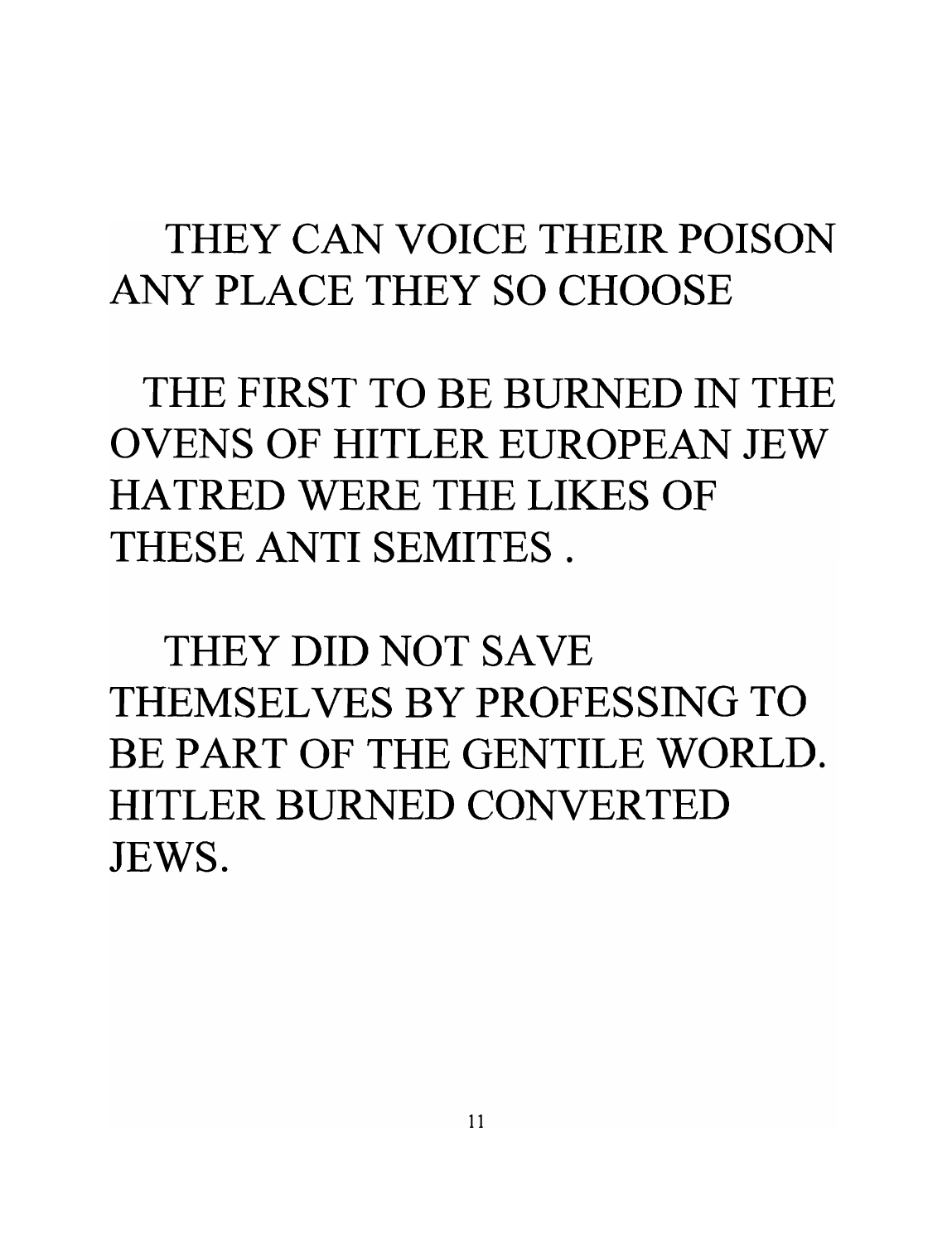#### HITLER CONSIDERED ONE HAVING A JEWISH GREAT GRANDFATHER GOING BACK FIVE GENERATION S AS BEING JEWISH.

HITLER BURNED ALL OF THEM.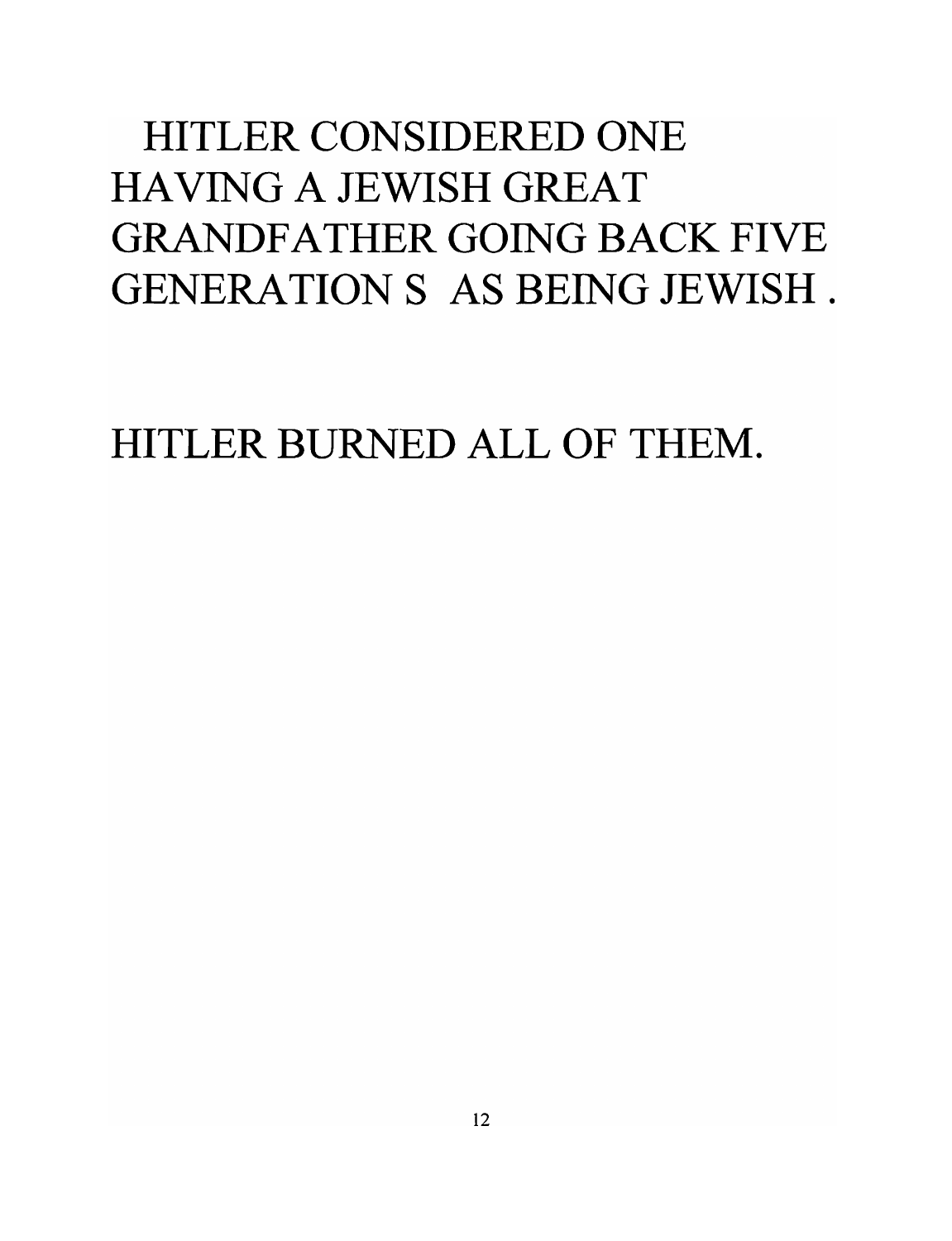### CHAPTER 3

## BUILDING THE BET HAMIKDASH IN OUR DAYS

Question

Are we allowed to build the Bet Hamikdash the Holy Temple today?

Do we have to wait for the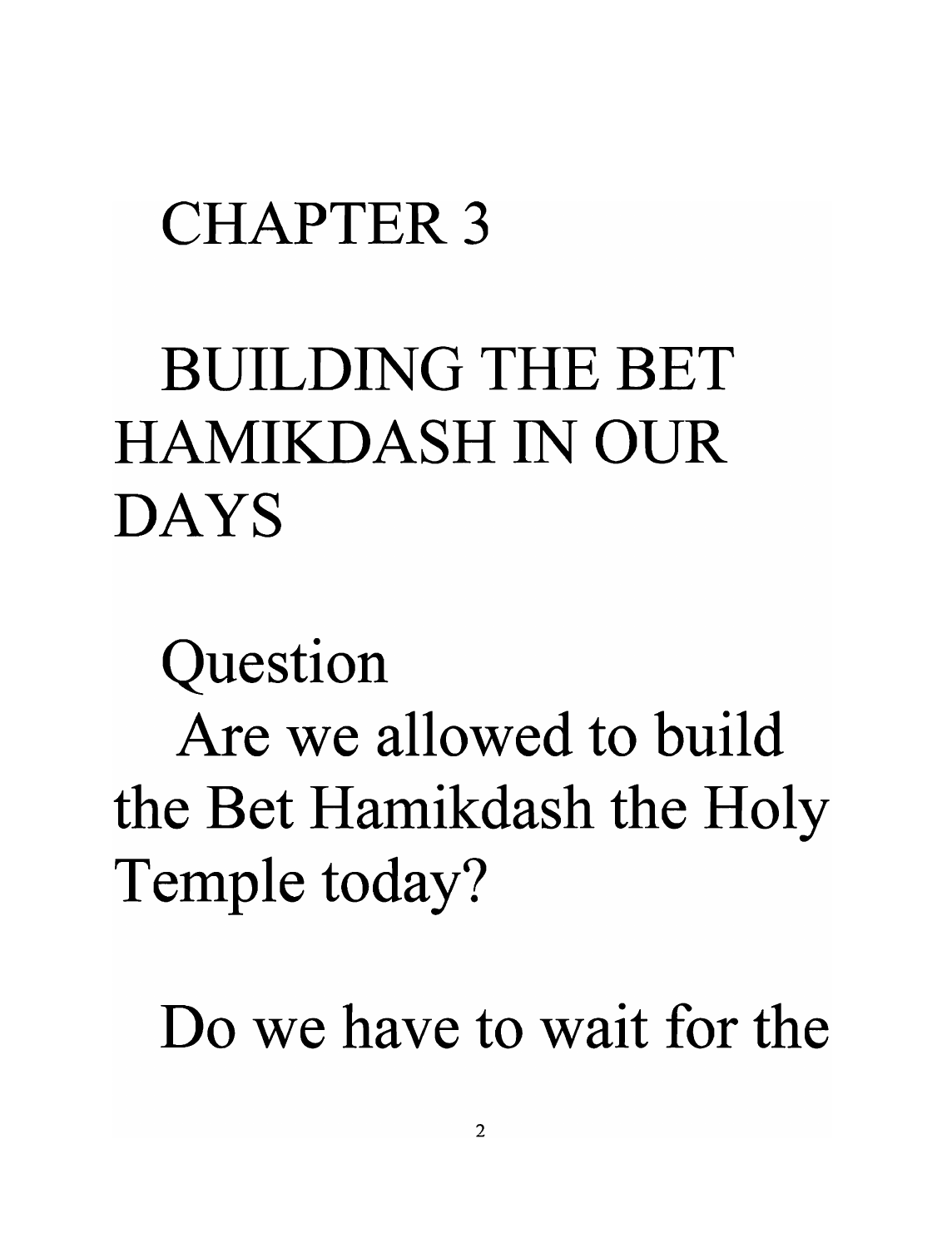### coming of the Messiah before we build the Temple?

Response There exists many issues that must be resolved before Jews can build the Temple.

[1] Security. The Arab world would convulse and a holy war would be declared.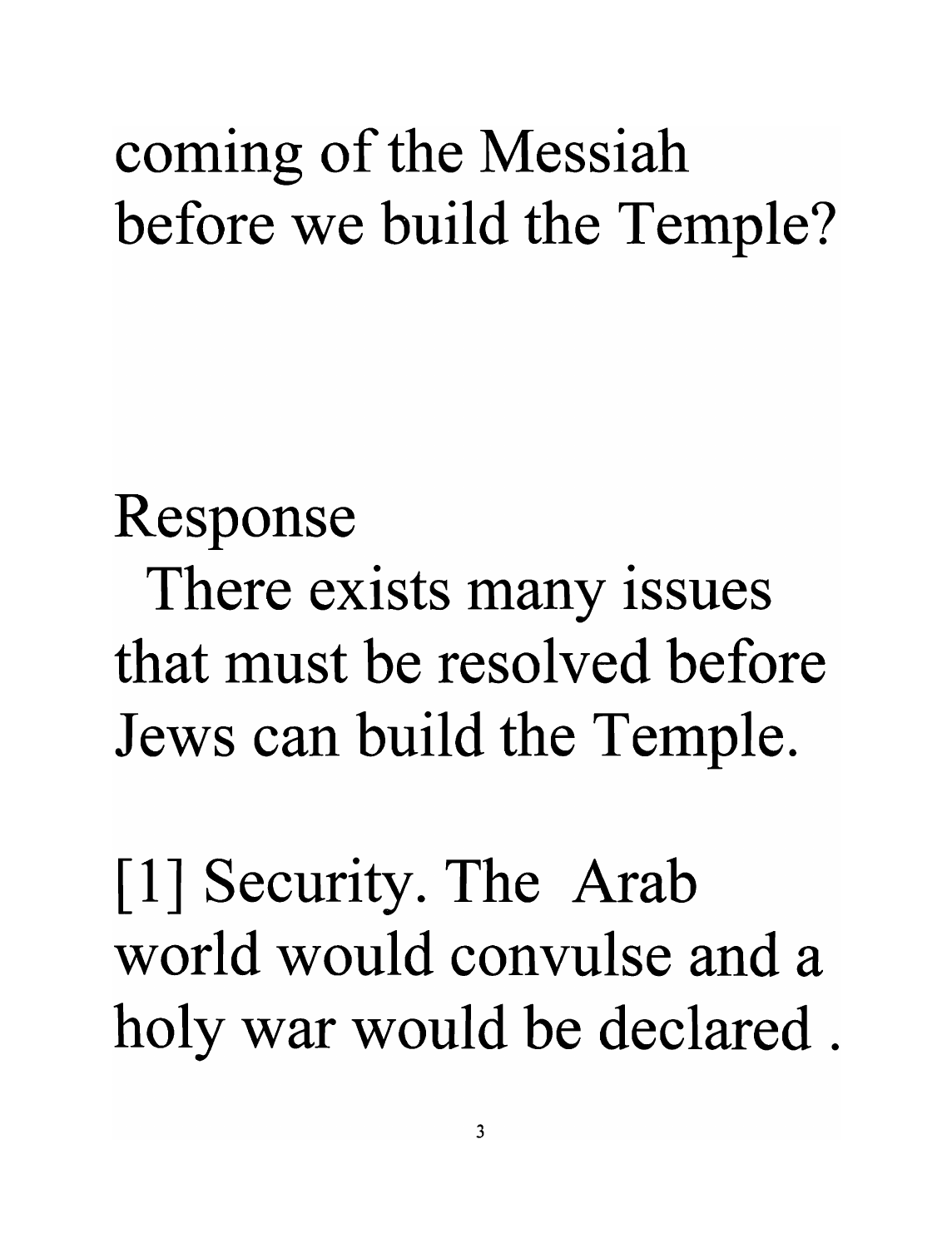This act would unite all the Arabs . They would declare that the jews are going to destroy the Muslim shrine Al AQSA that presently is standing where the Temple once stood.

[2] Location of the Temple.

We do not know precisely the area that was occupied by the first and second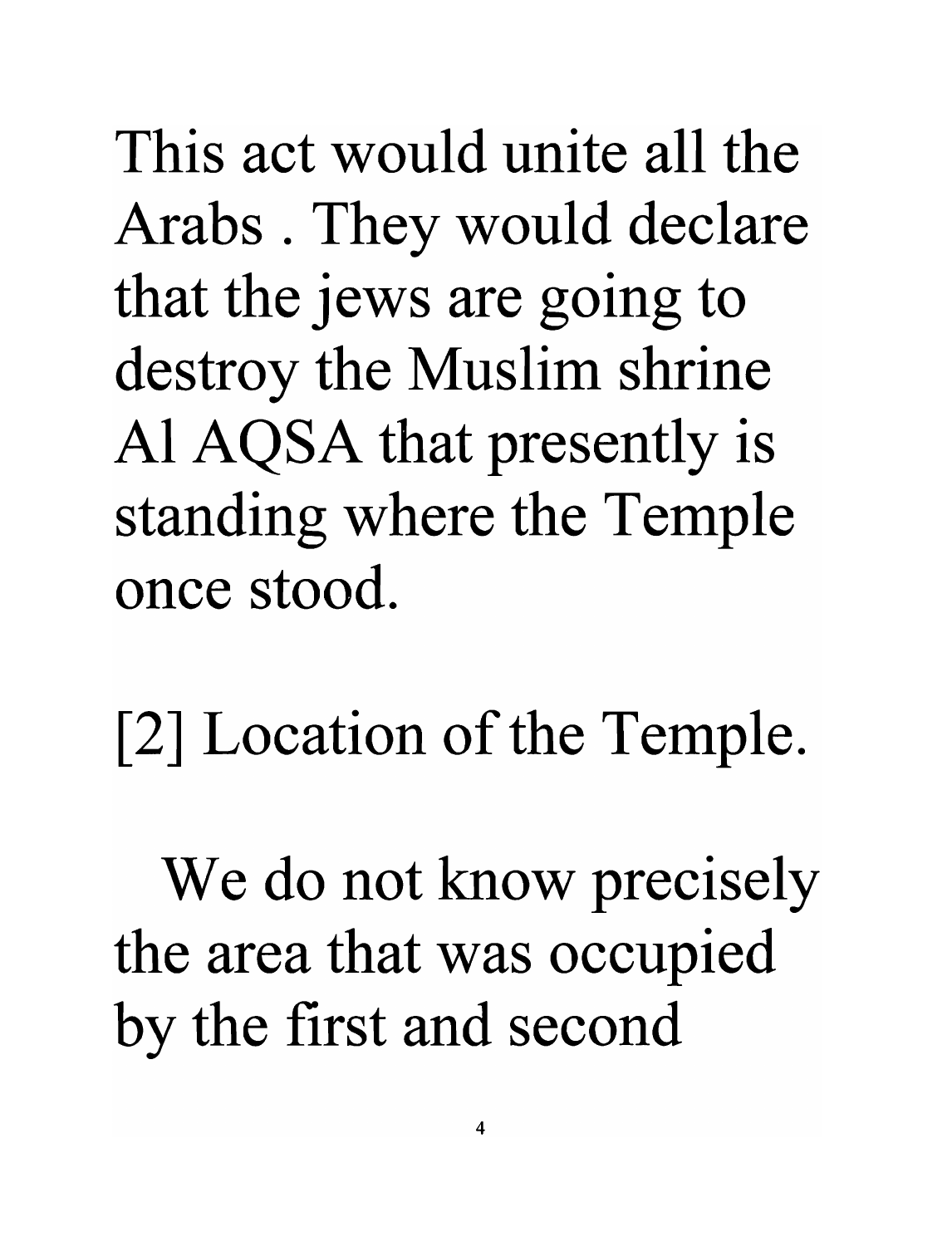Temples. At the time of the building of the second Temple there existed prophets who informed the Jews where the precise location exists. We do not have prophets today.

[3] We must have Kohanim to participate in the functions of the Bet Hamikdash. We do not know who is a real Kohen.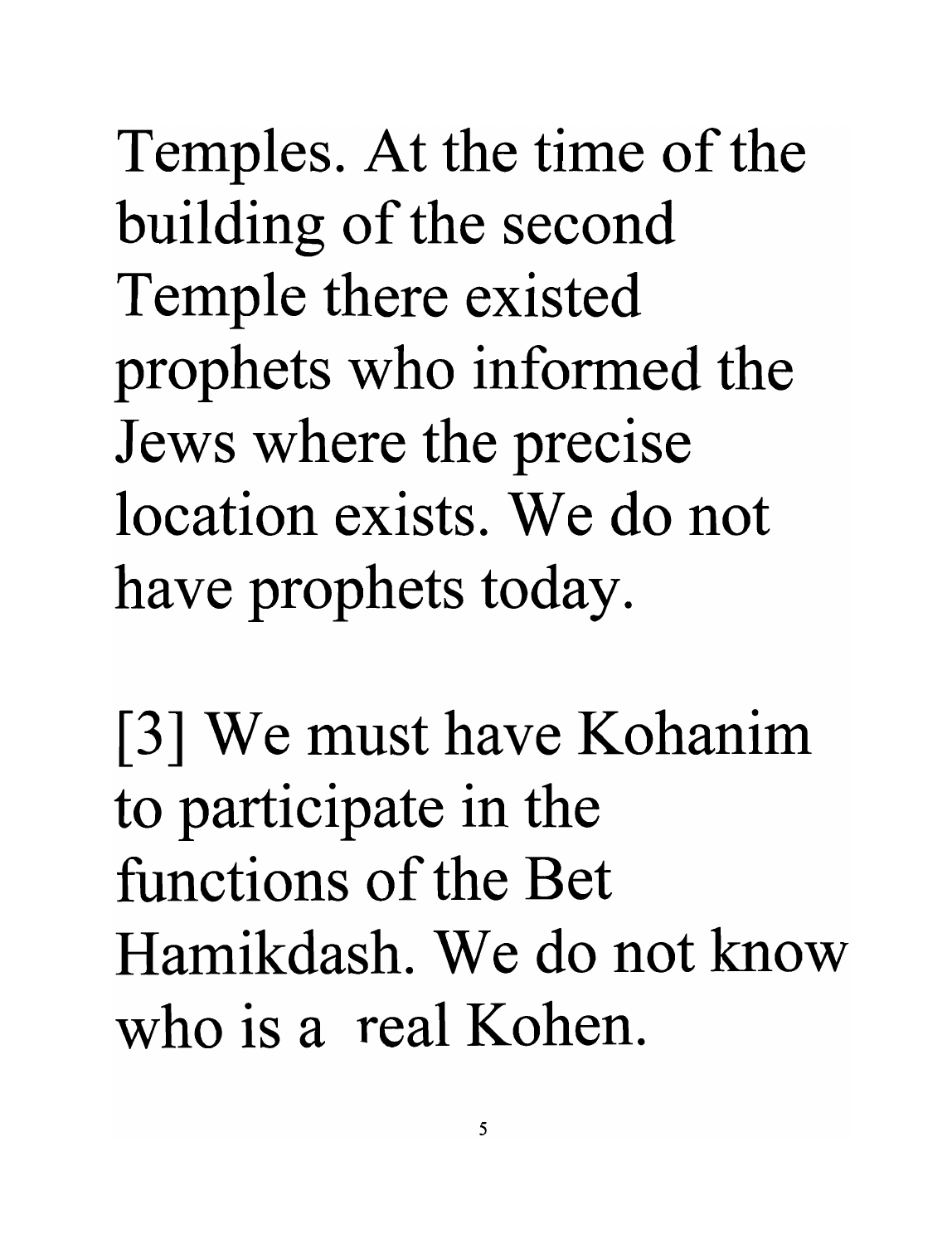Only when the Messiah comes who will possess Ruac Hakodesh- Divine Spirit will he be able to know who is a descendant of Aaron the first Kohen He will also ascertain the precise place where the Bet Hamikdash must be built. At that time there will be peace allover the world. The Muslims will not prevent the building of the Holy Temple.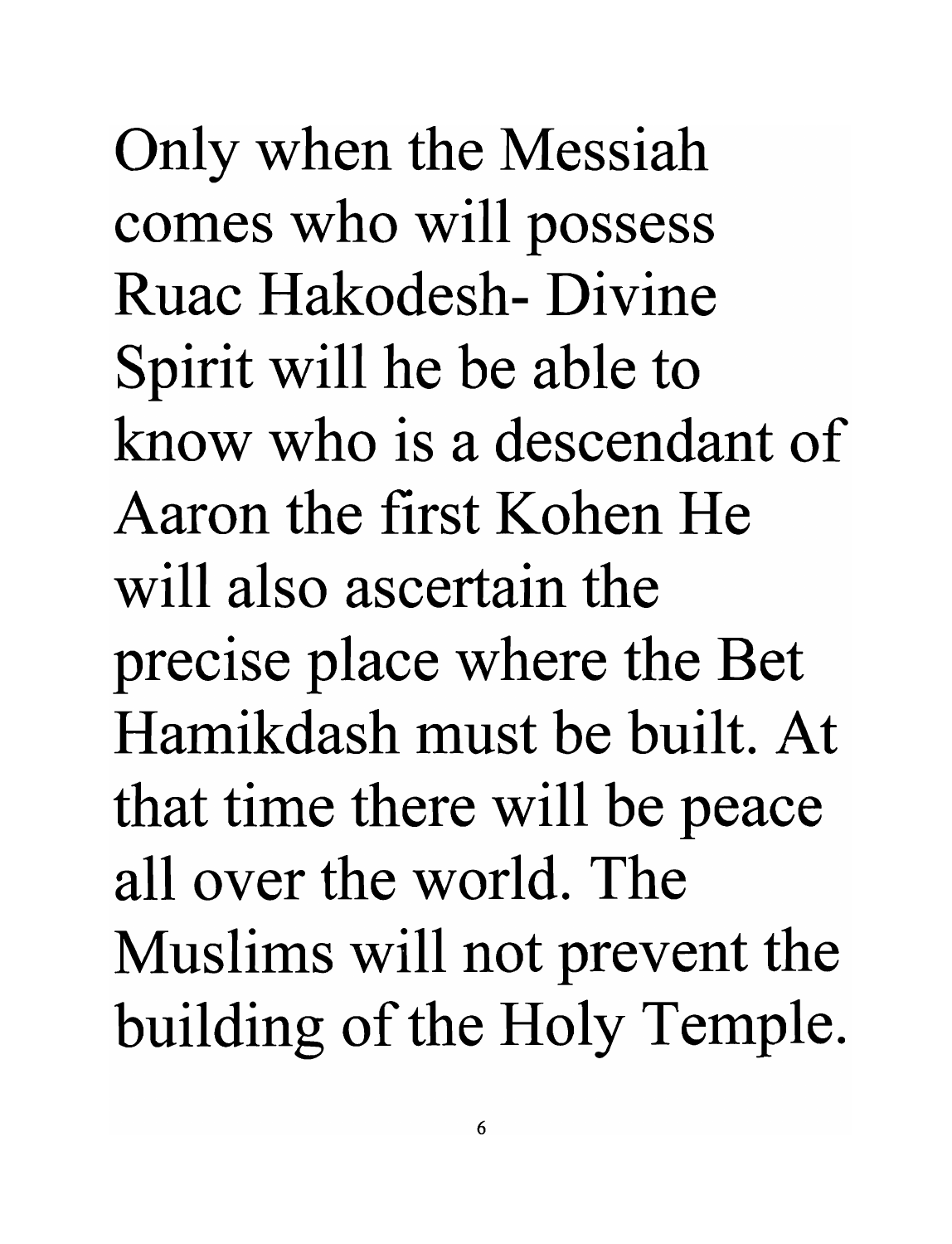## See Rambam Melochim 12:2,3,4,5

Aruch Hashulchon Even Hoezer 2:14

Today we only have Kohanei chazaka Kohanim who are deemed Kohanim by vitue of being given the first aliya at the reading of the Torah. They are not real Kohanim. Responsa Akiva Eiger cited by disciple of Rav Akiva Eiger founder of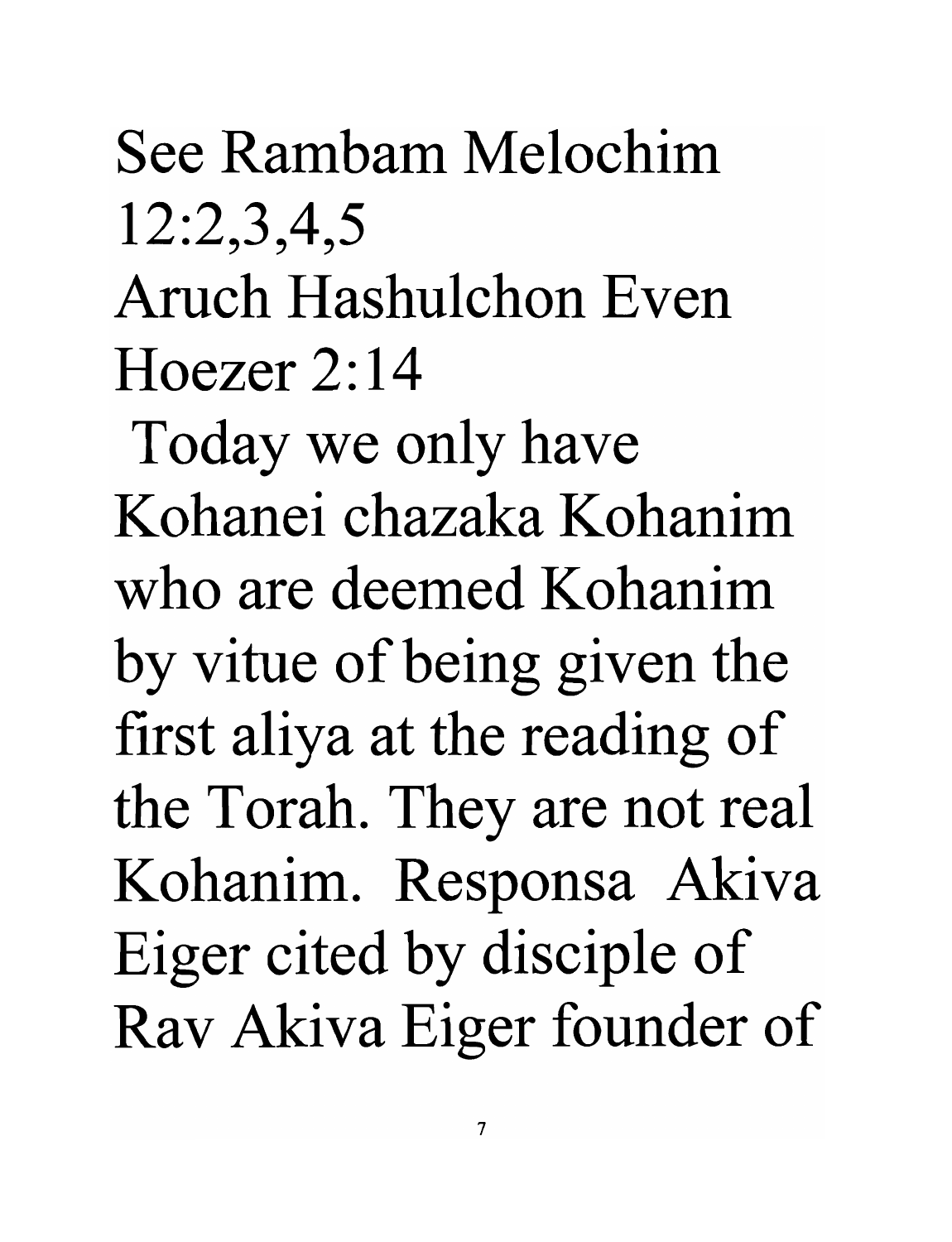Reliligious Zionism Drishas Tzion Rav Tzvi Kalisher page 140. Rav Akiva Eiger claims that the overwhelming majority of Kohanim are unknown. Over the span of thousands of years the real identity has been lost. That is also the postion of Maharashdam.

Responsa Mehrashdam Responsa #235 citing as authority - Rivash [ cited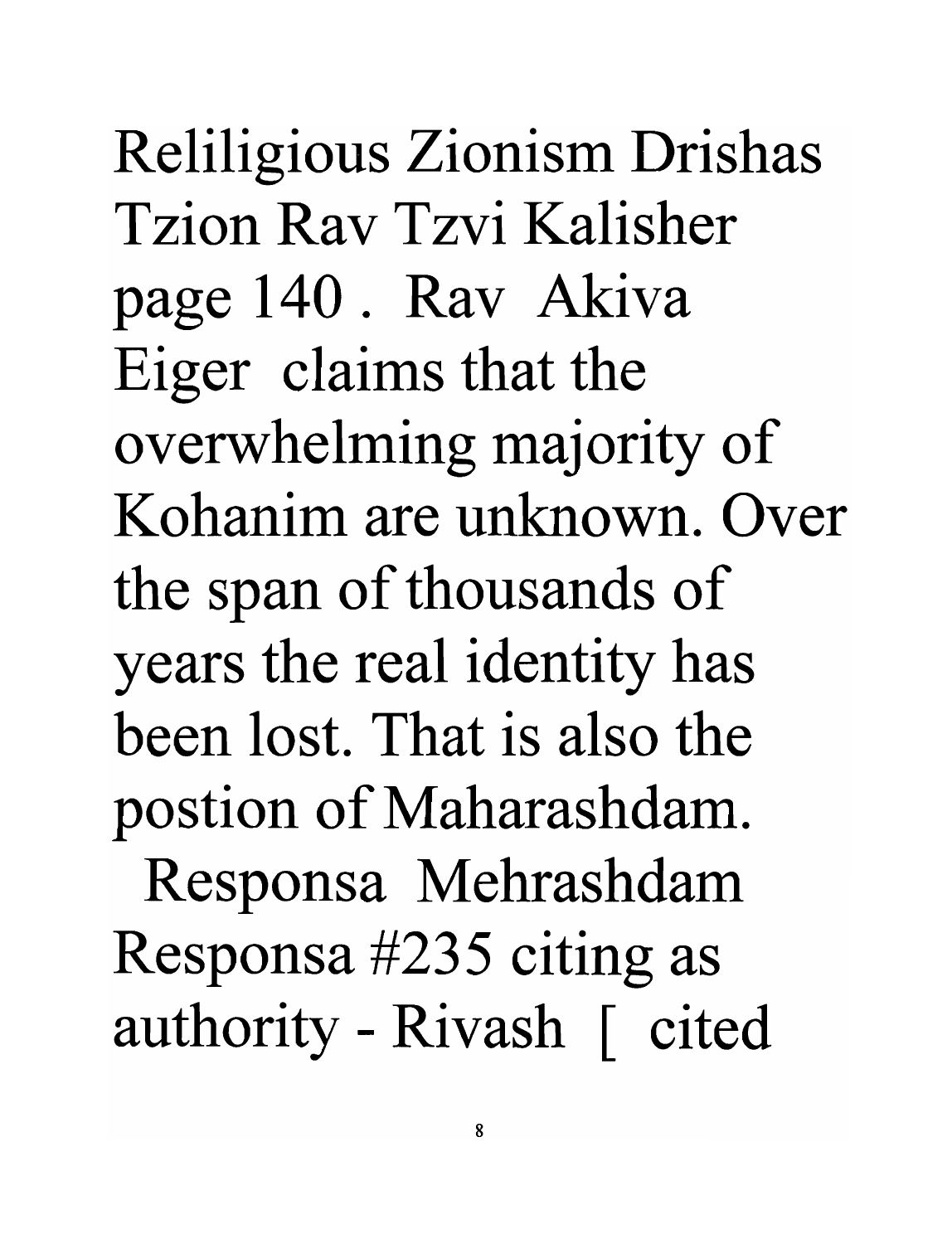by Pischei Tsuvah Even Hoezer chapter 7:2].

Maharashdam wants to use this fact to permit a woman who was captured by non Jews to marry a man who alleges he is a kohen in our day and age. Maharashdam permits claiming that there exists a great doubt if he really is a kohen. Plus there exists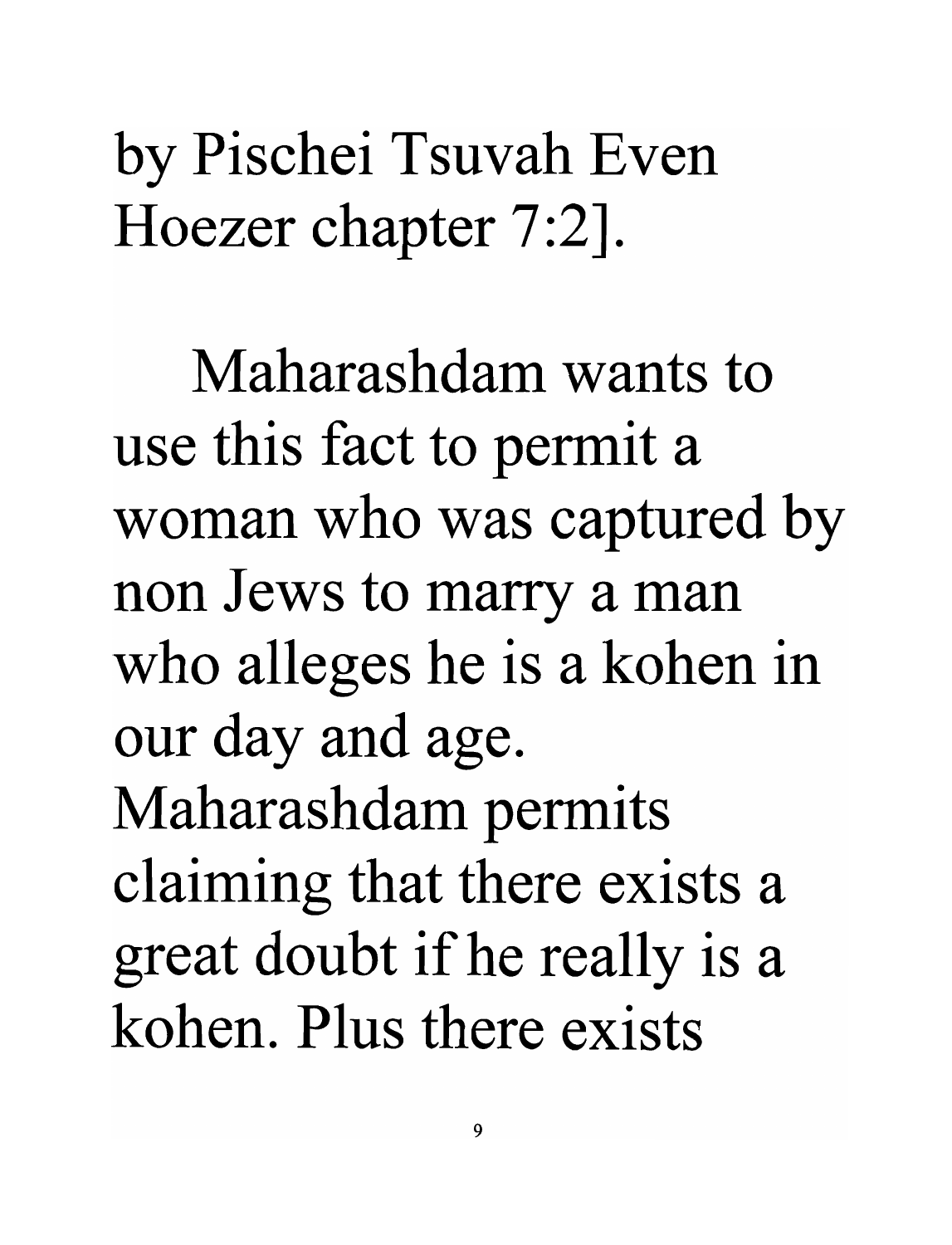another doubt perhaps the woman was not raped. A Kohen is not permitted to marry a woman who had sexual relations with one not Jewish.

Aruch hashulchon Even Hoezer 3:22 dissents and refuses to grant permission for a captive woman to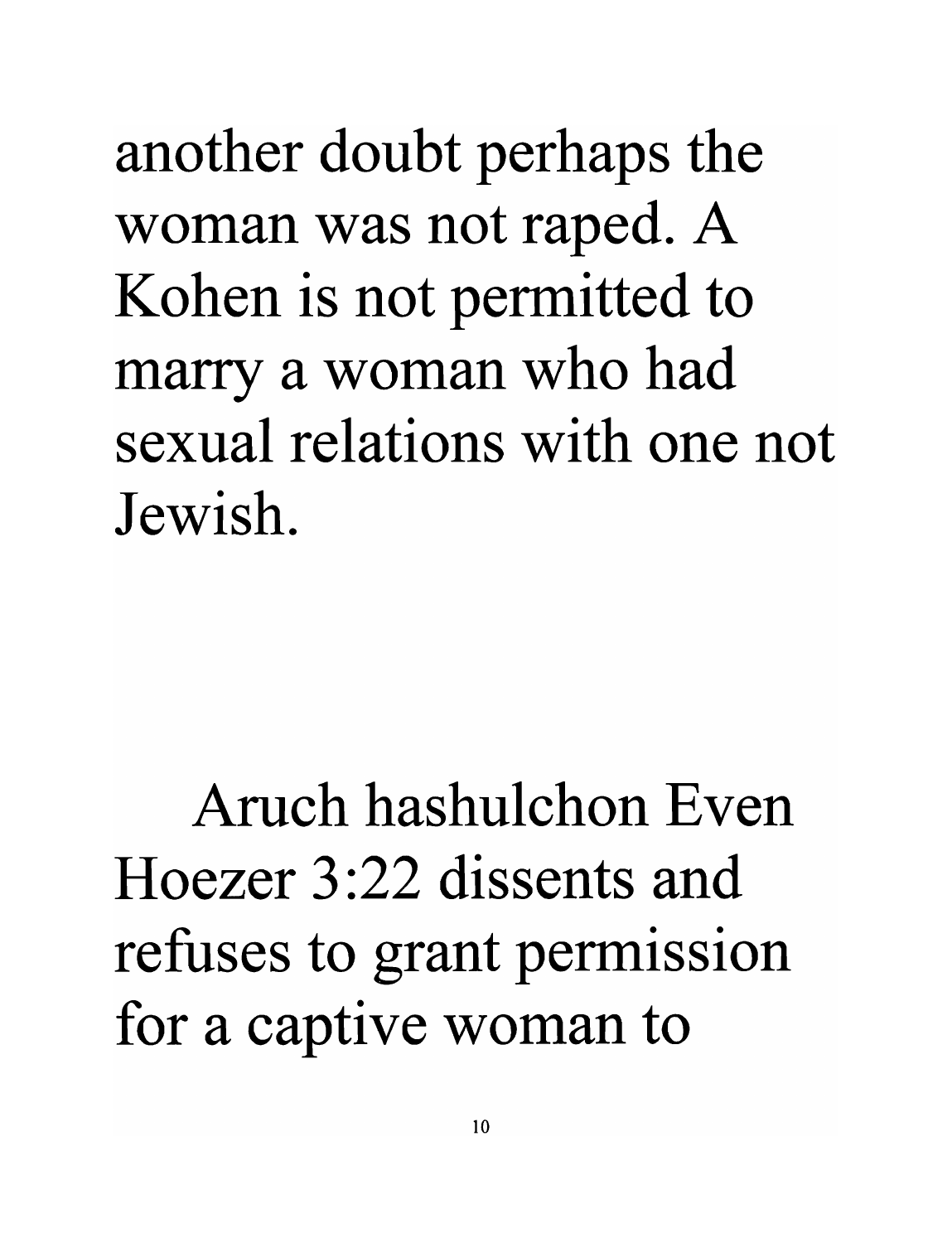marry a Kohen. Likewise shaar Hamelech ibid disagrees. Shaar Hamelech 18:23 hilchos Isurei Biah Also Responsa Mahrit and responsa Chut Hashani dasagree with Rivosh and Mahrashdam. See Pischei Tsuvoh Even Hoezer 7:2.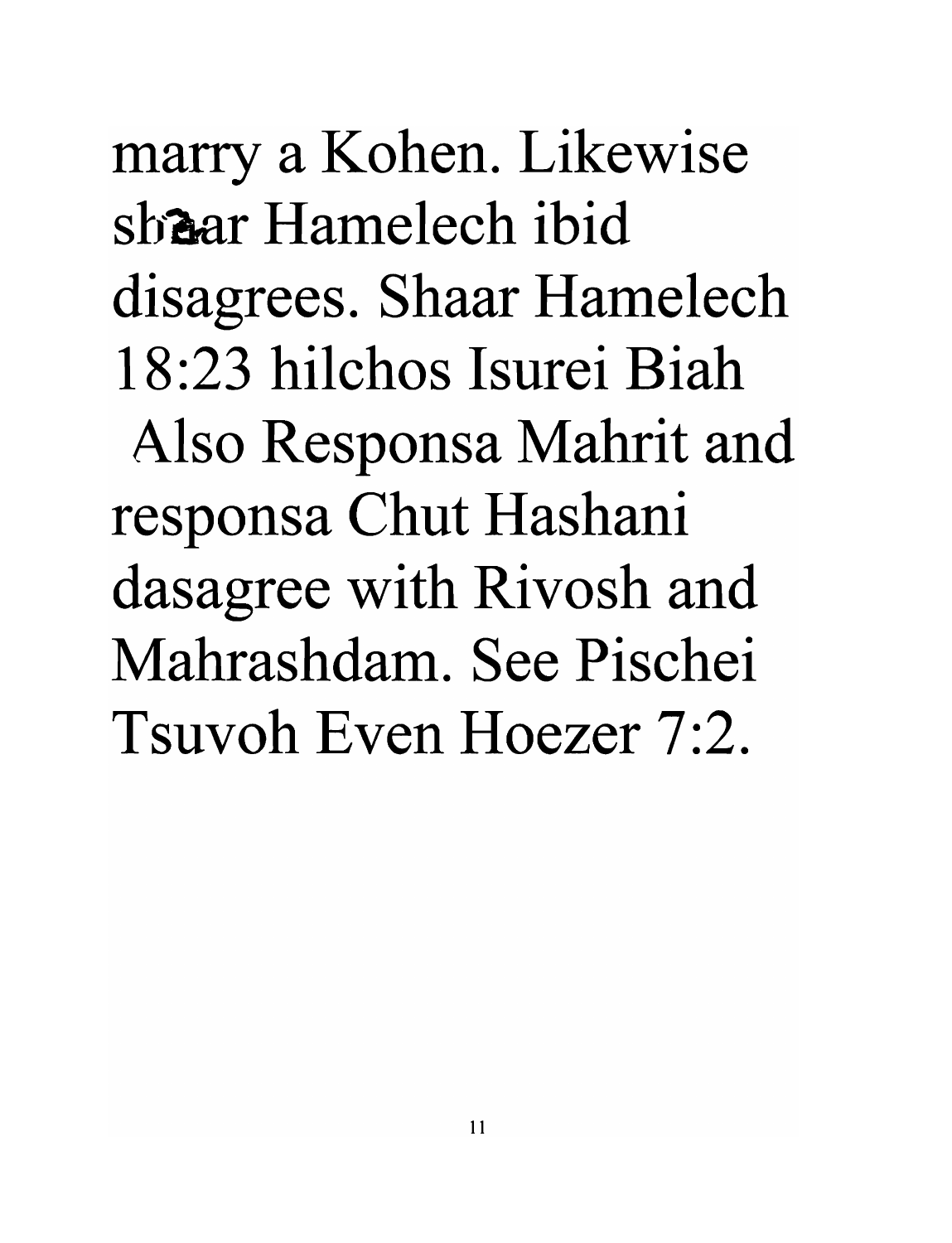### CHAPTER 4

QUESTION [1] IS IT PERMITTED TO REINSTITUTE THE SANEHDRIN?

[2] WHAT PURPOSE WOULD IT SERVE TO HAVE A SANEHDRIN TODAY? [3] WHAT POWERS

WOULD IT POSSESS?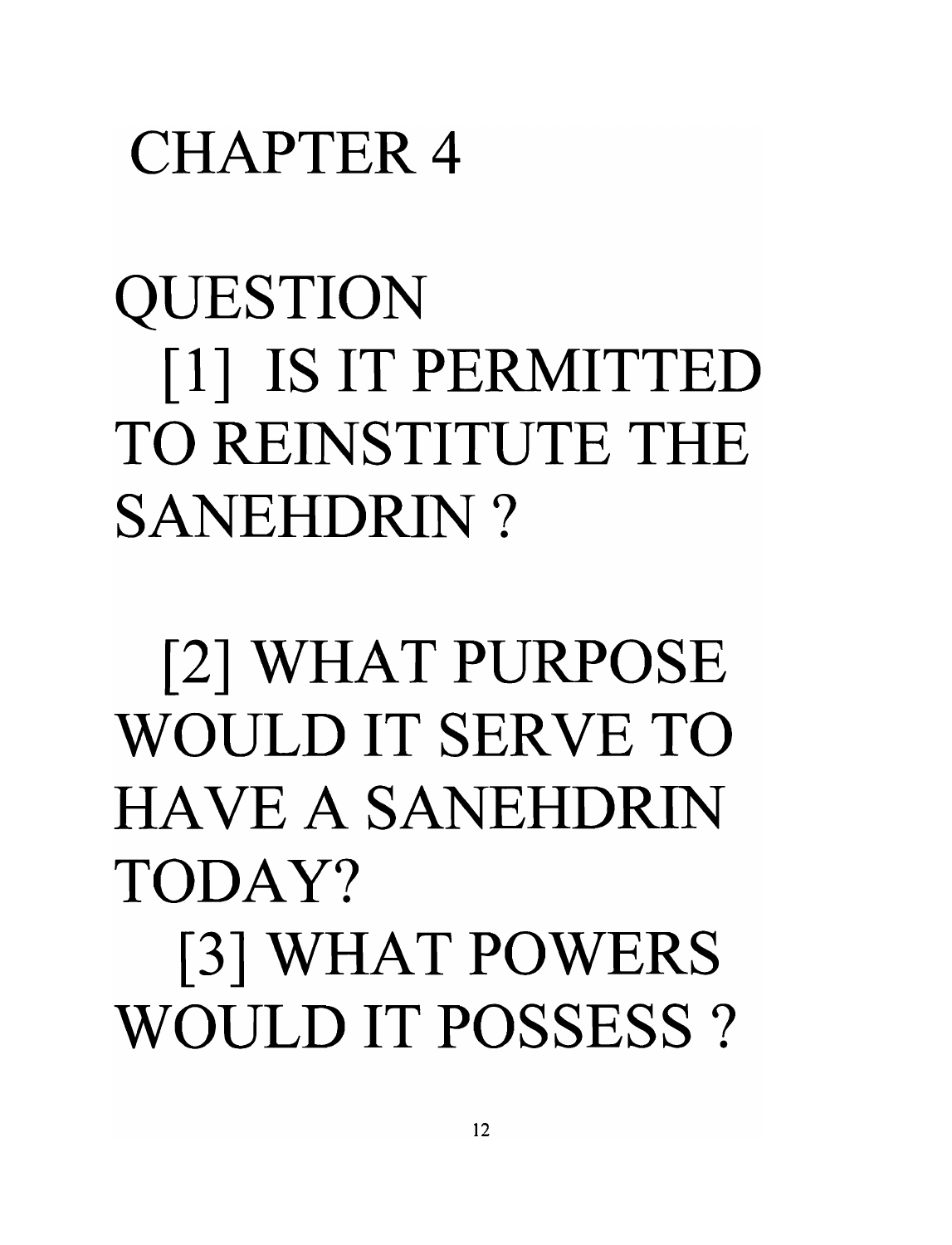## [4] HOW WOULD IT RELATE TO THE RABBINATE IN ISRAEL AND IN THE DIASPORA?

[5] WHAT IF THE RULINGS OF THE SANEHDRIN WOULD CONFLICT WITH HE RULINGS OF THE RABBINATE IN ISRAEL AND IN THE DIASPORA?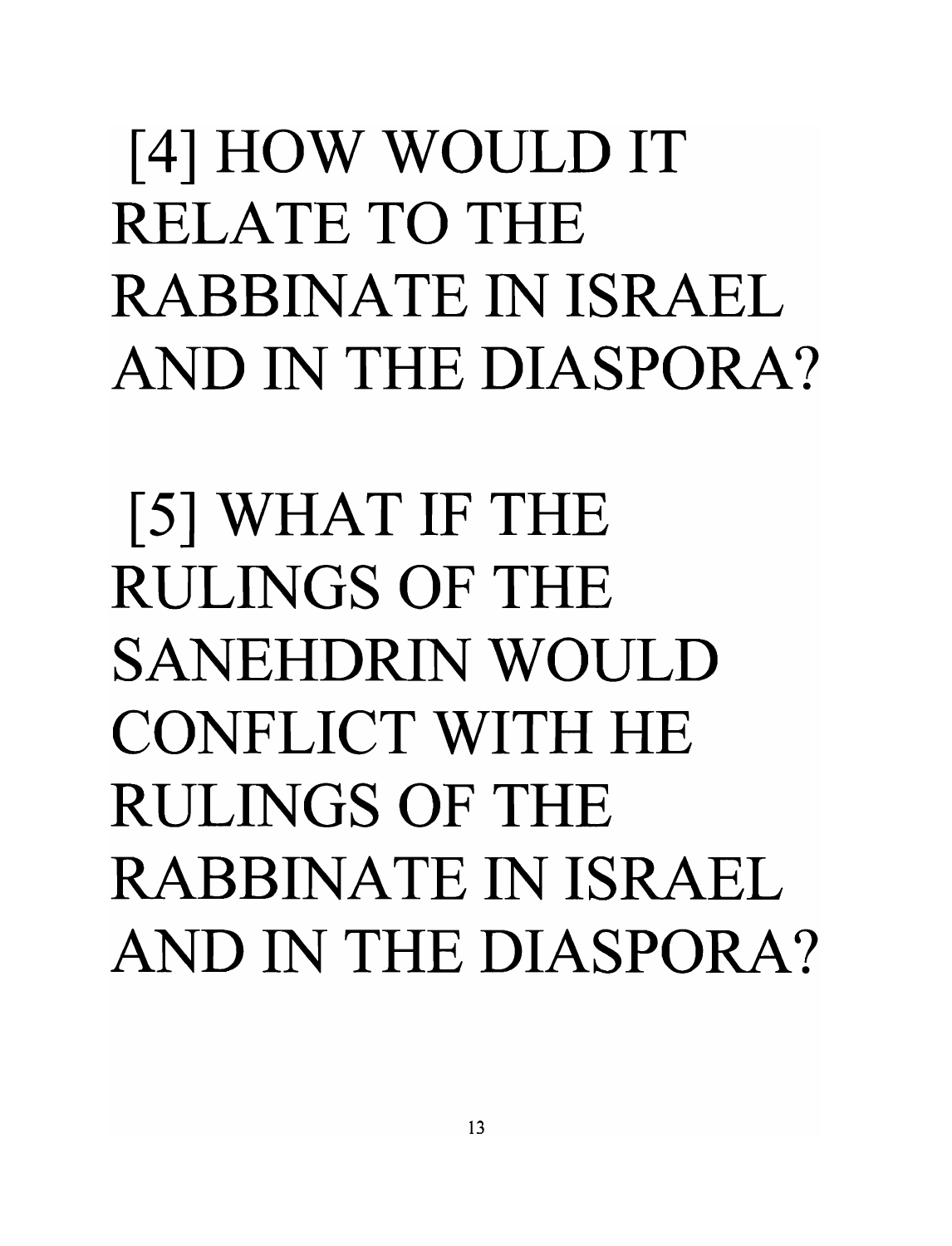## [ 5] WOULD IT BE PRACTICAL TO DO SO ?

### RESPONSE

## THE SOURCE IS RAMBAM SANEHDRIN 4: llAND PIRUSH MISHNAOT OF RAMBAM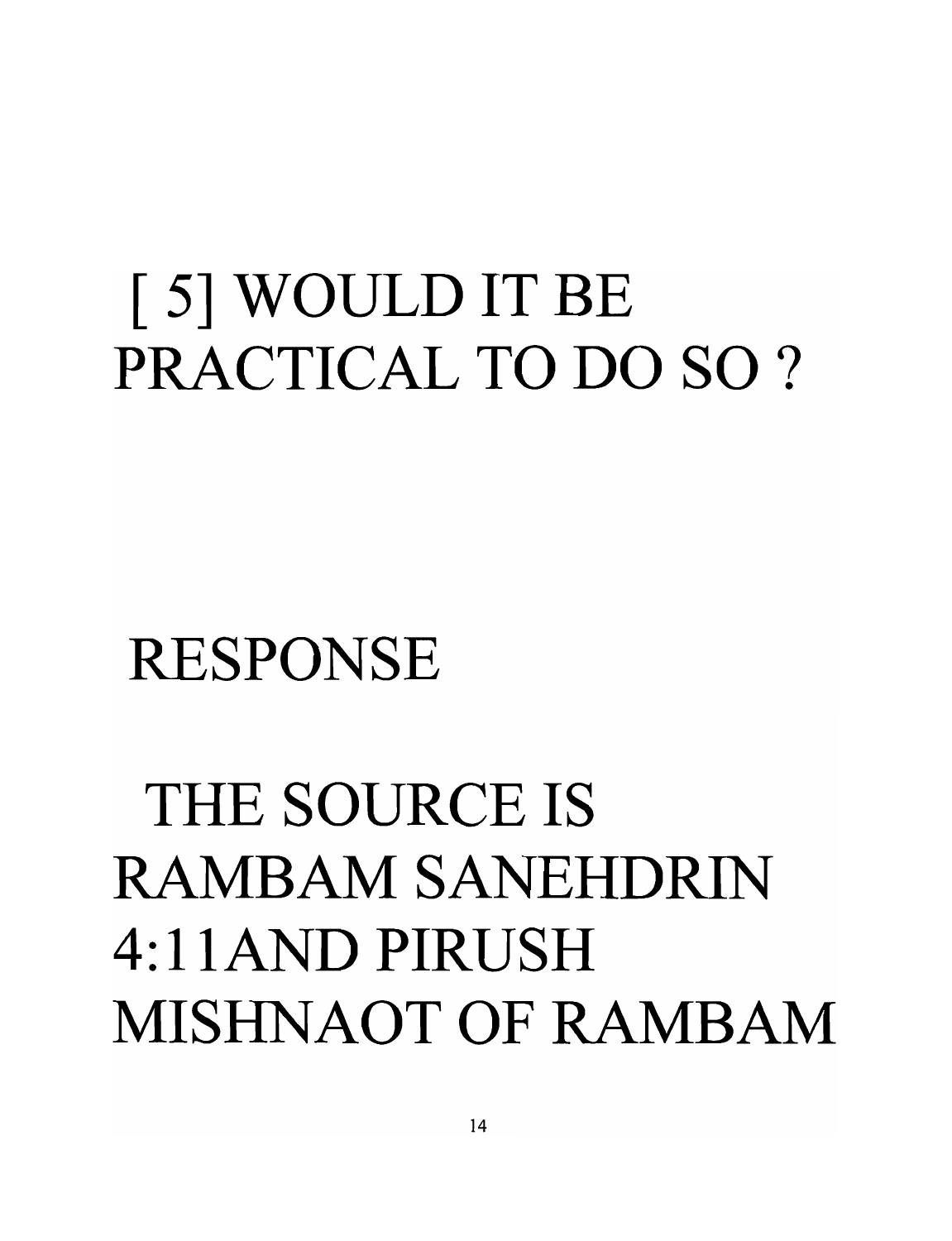## SANHDRIN ALSO RADV AZ ON RAMBAM SANEHDRIN  $4:11$

Position of Rambam that if all the living sages gather in Israel form all over the world they can reinstitute the Smich process. Then they can form a Sanehdrin.

Smich means laying of hands upon the one being ordained to adjudicate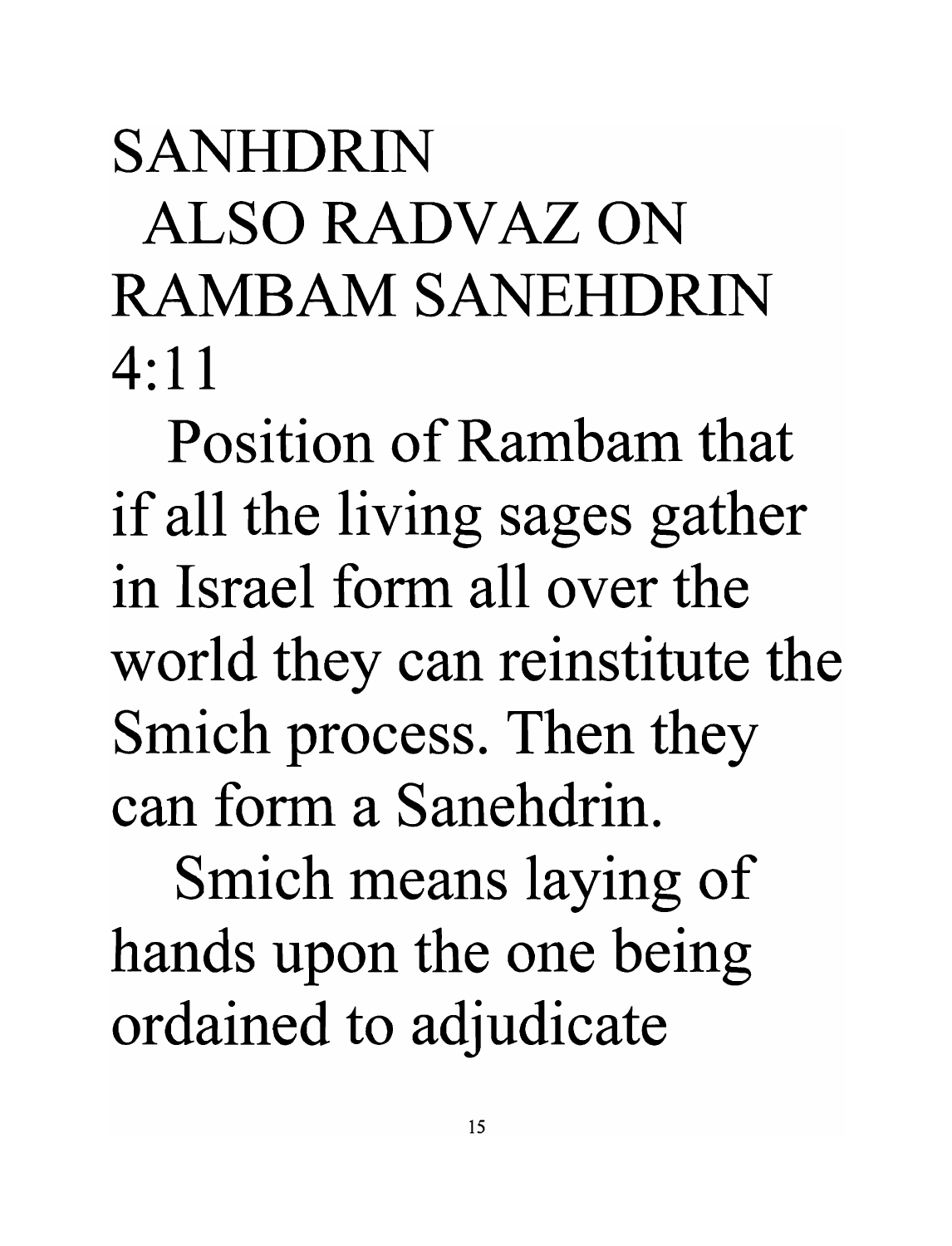Jewish law. The Smicha process began with Moses from the Bible. Moses gave Smicha to Joshua and to the other scholars the elders following the Exodus the giving by God of the Torah and wandering in the desert 40 years. Joshua in tum gave Smicha to the following generation . The elders in tum gave Smicha to a new generation of leaders. Thus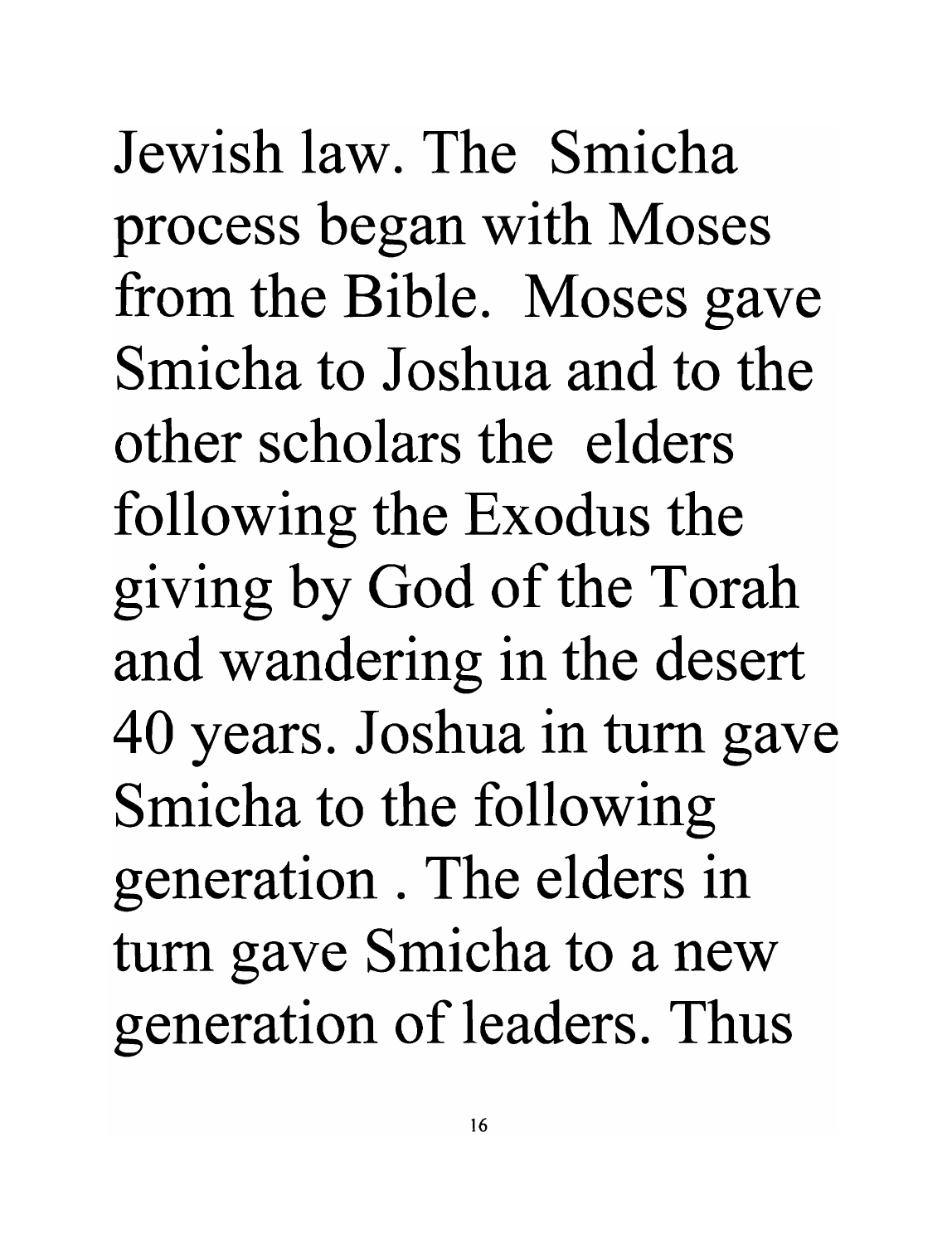Each one who received Smicha could trace his smicha going back to Moses. However since the year400 ACE the Smicha process was interrupted. There was no Smicha given. Rambam therefore opines that the Smicha process can be reinstituted even though the chain was broken.

However Radvaz in his commentary alleges that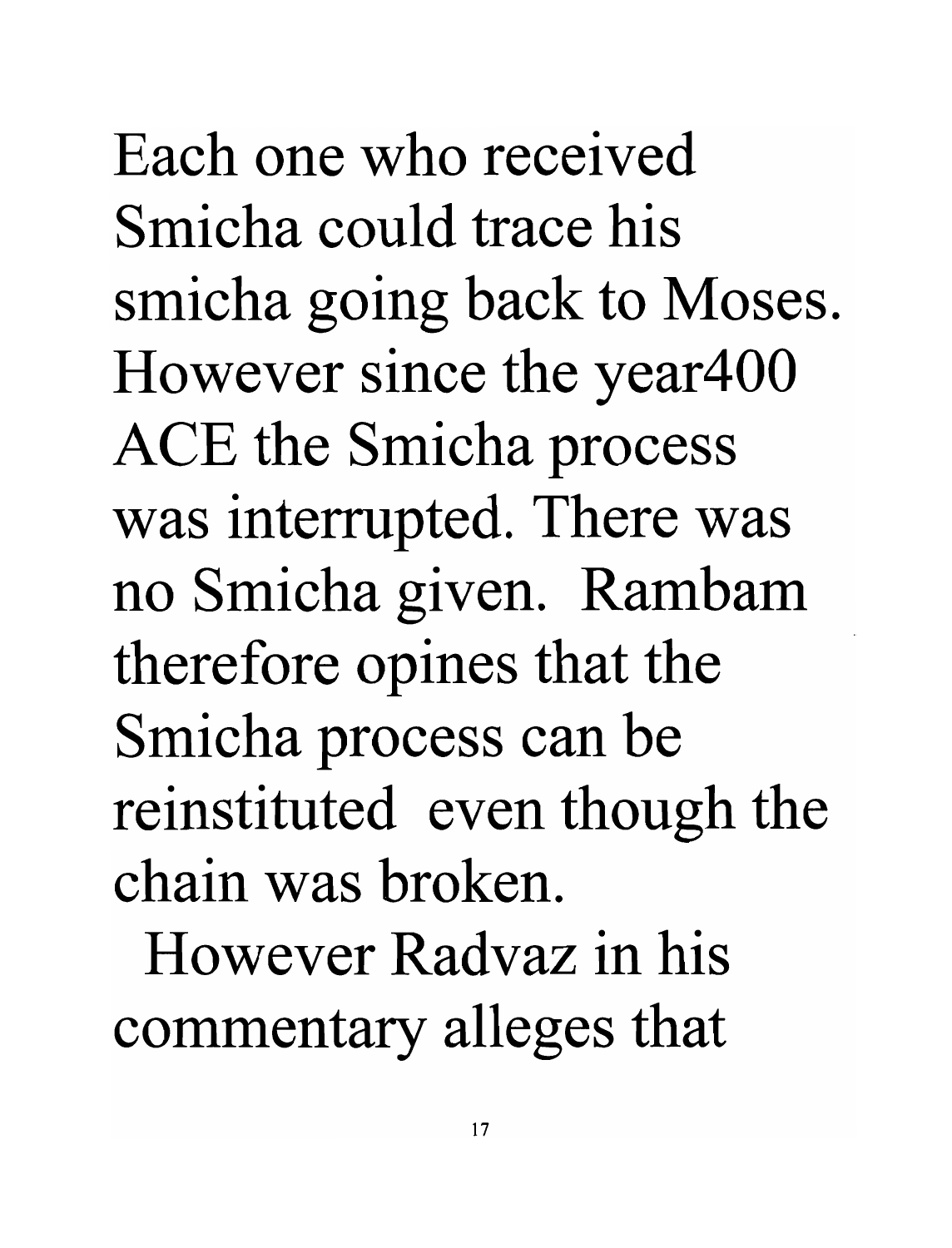Rambam himself is uncertain if Smicha can be re-instituted. Mari bar Rv however claims that in Rambam's commentary to the Mishne in Sanehdrin he definitely rules that the Smicha process can be reinstituted.

The Radvaz claims that although there was discussion about reinstituting Smicha , in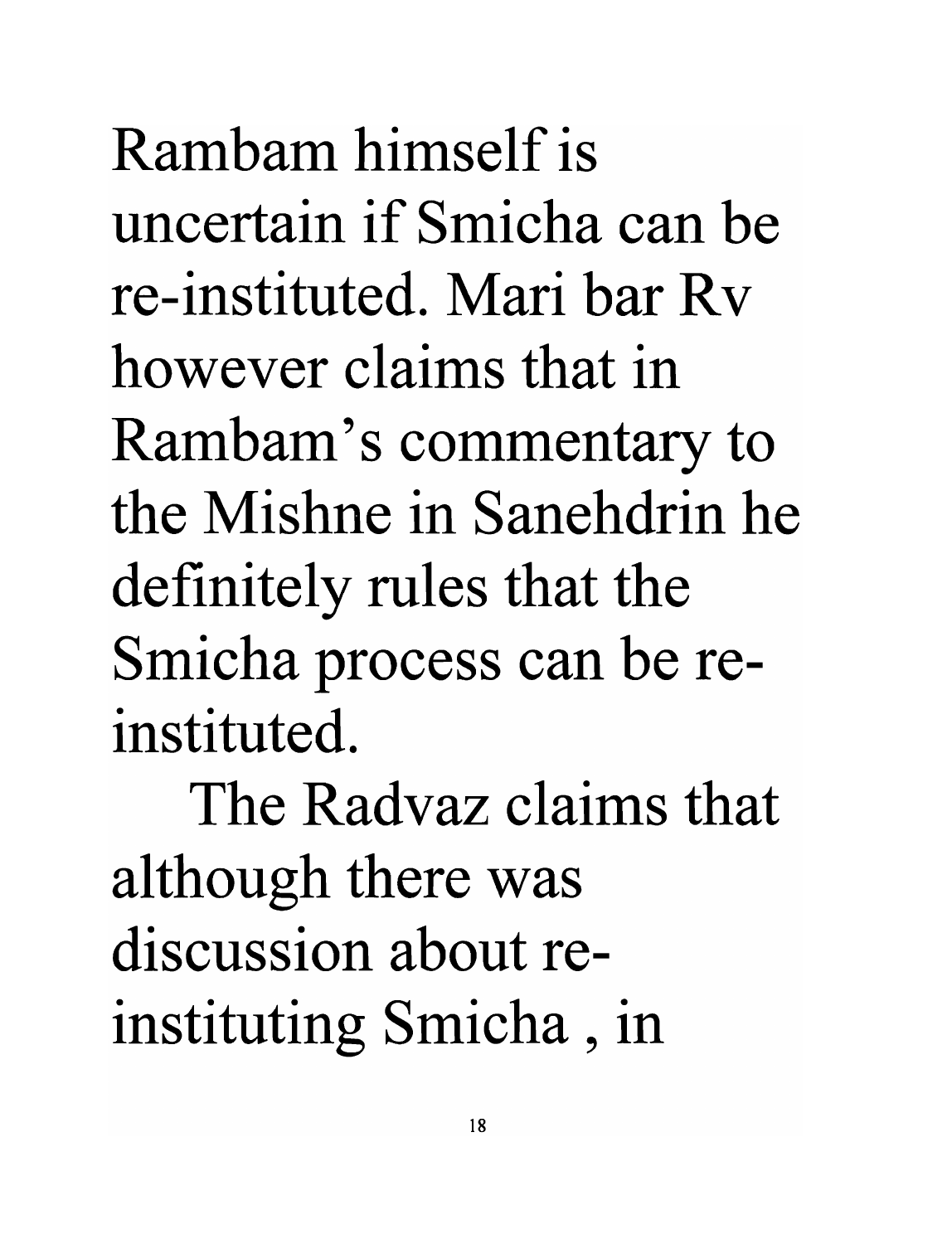practice it never occurred. He was present in Egypt during the debate. He is an eye witness.

Radvaz claims that we have to wait until the Messiah comes to have Smicha reinstituted. He Messiah will be ordained from God and he will in tum ordain others.

There exists other authorities that claim that Smicha, in fact was re-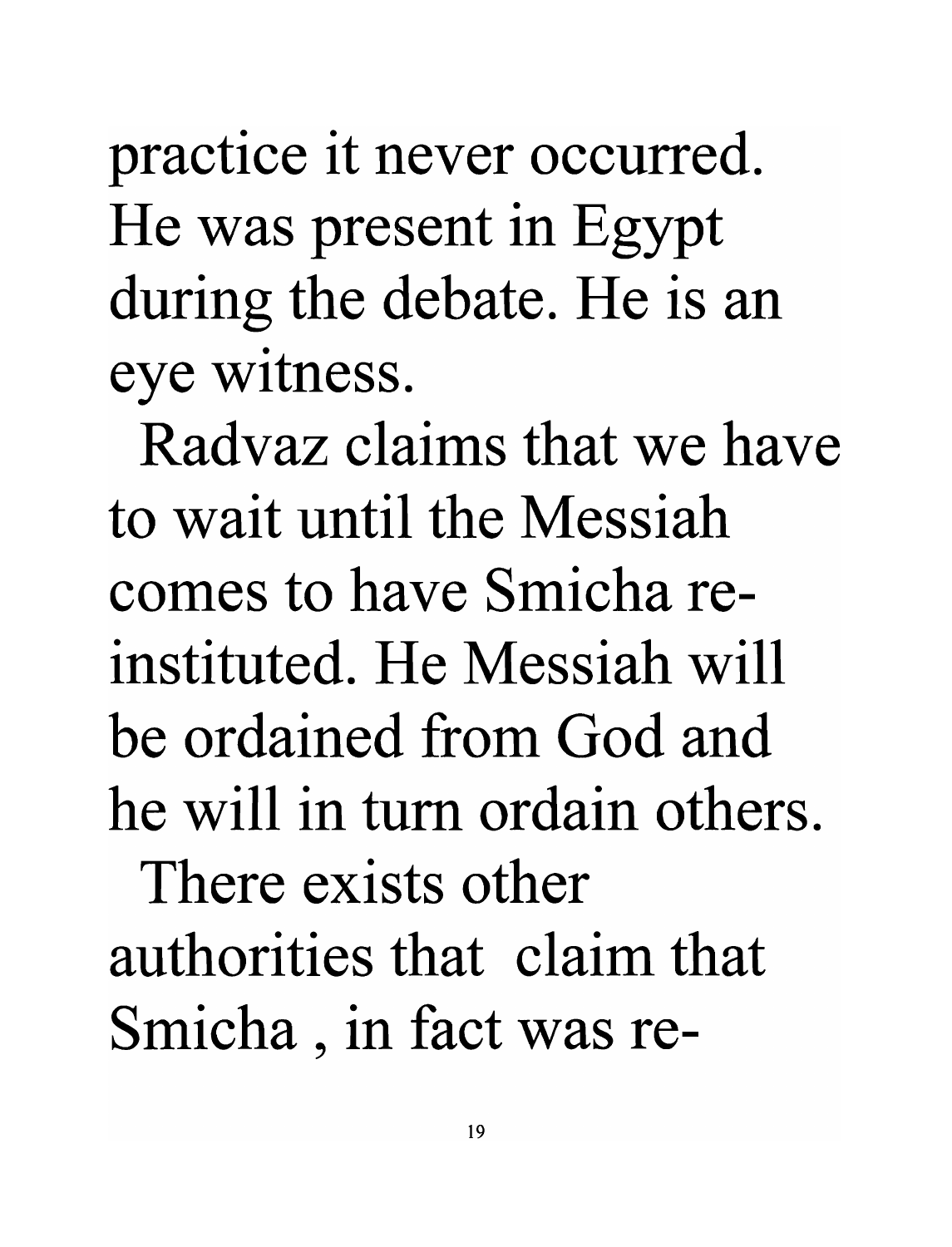instituted. Ray Yosepph Caro and the Mahr $\hbar$ e ray a me other Rabbis were ordained. They were opposed by the Rav of Jerusalem who boycotted the meeting .

The rabbis who did gather ignored those who boycotted the meeting. They were not counted. Smicha was declared re-instituted. However those involved were forced to flee. The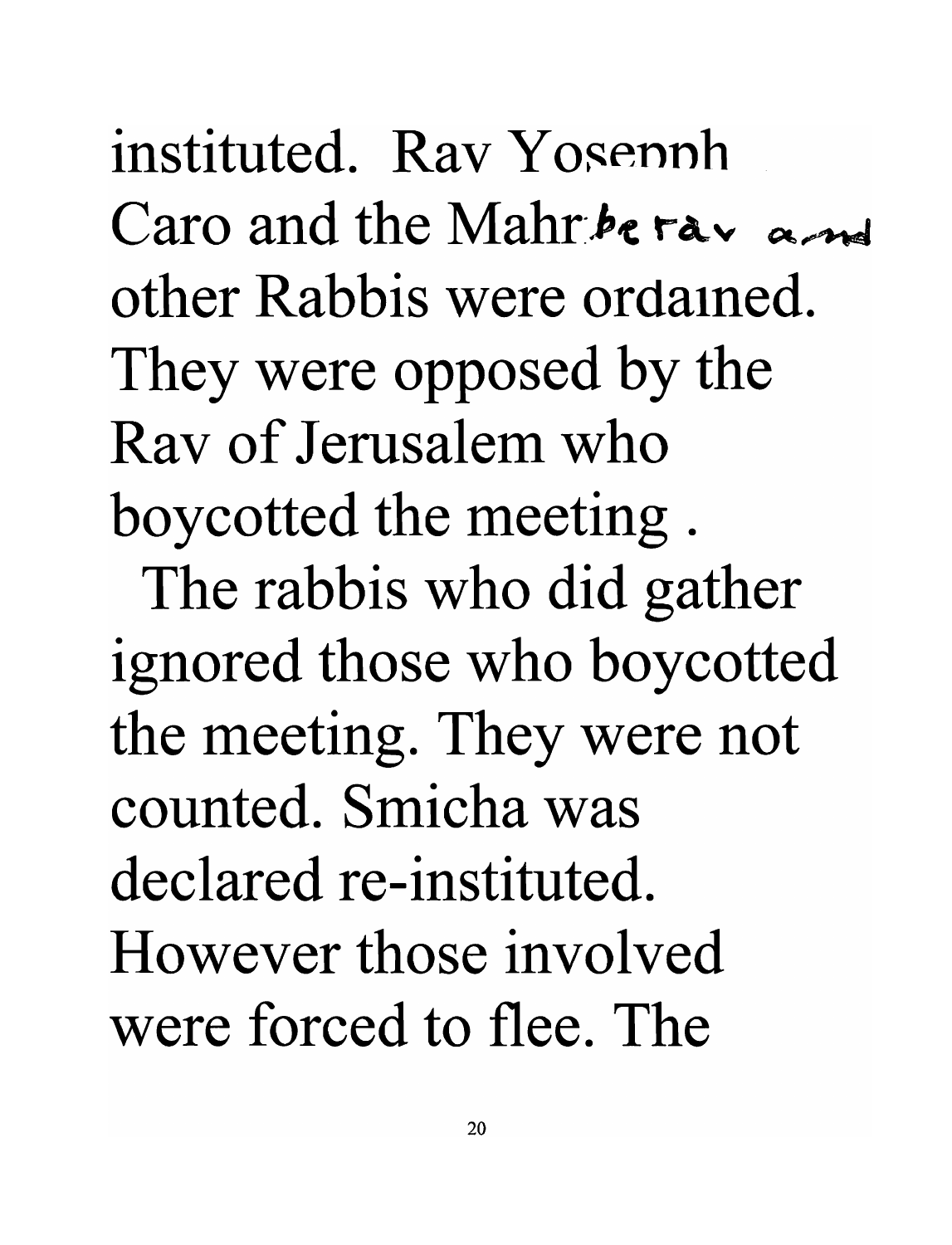Sultan got word that the Jews were ready to revolt. They would next form a Sanehdrin anoint a king and revolt against the Sultan.

What ever occurred is only of historical interest. Smicha ordination was never passed on to future generations.

However , the entire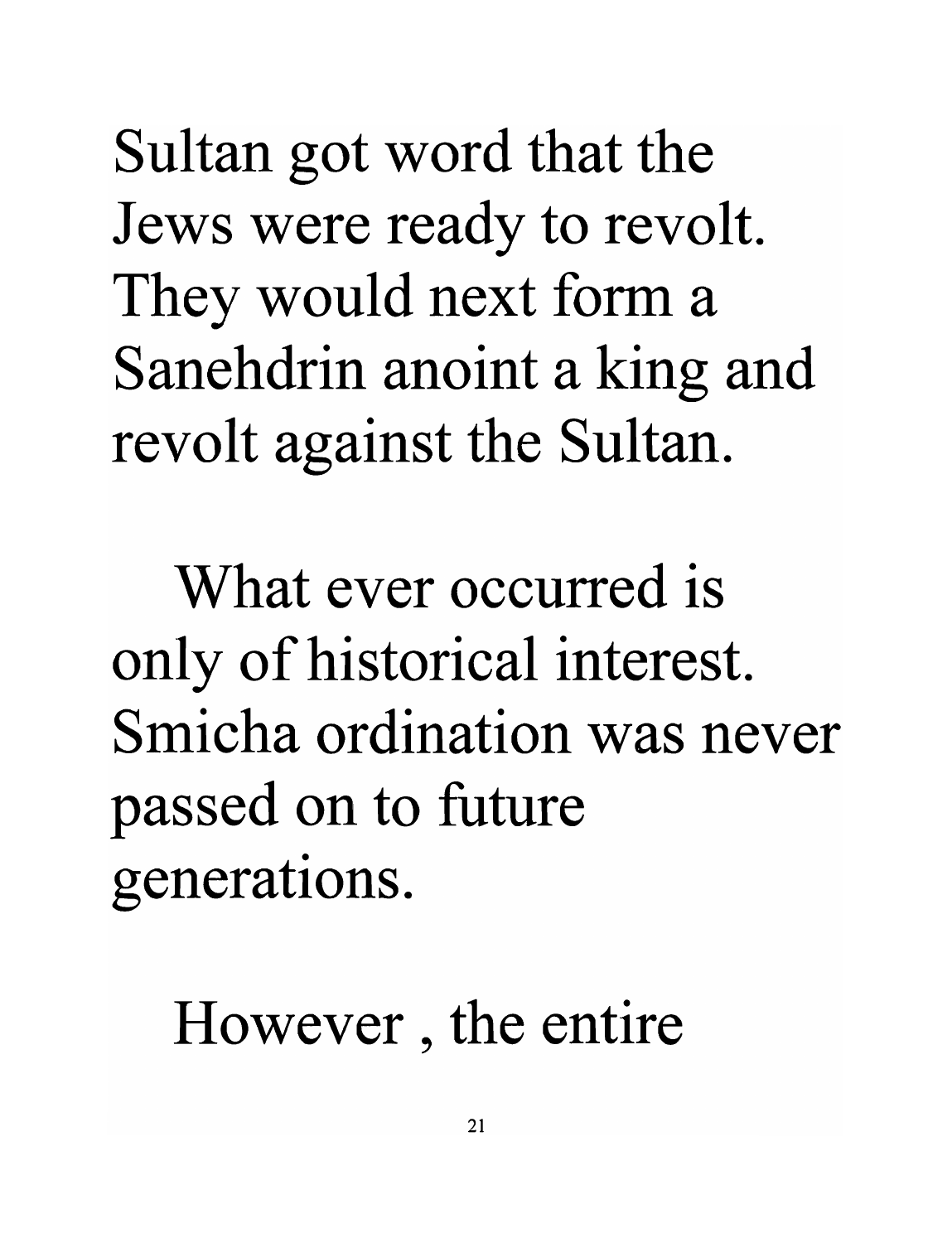concept of having a Sanehdrin would be a mixed bag for the Jewish people. It would be a blessing. All the laws would have a definitive voice. There would not be uncertainty as we have today. Even with out a Sanehdrin today major issues like annulments require the gathering of all the Rabbis in Jerusalem and have them vote to annul or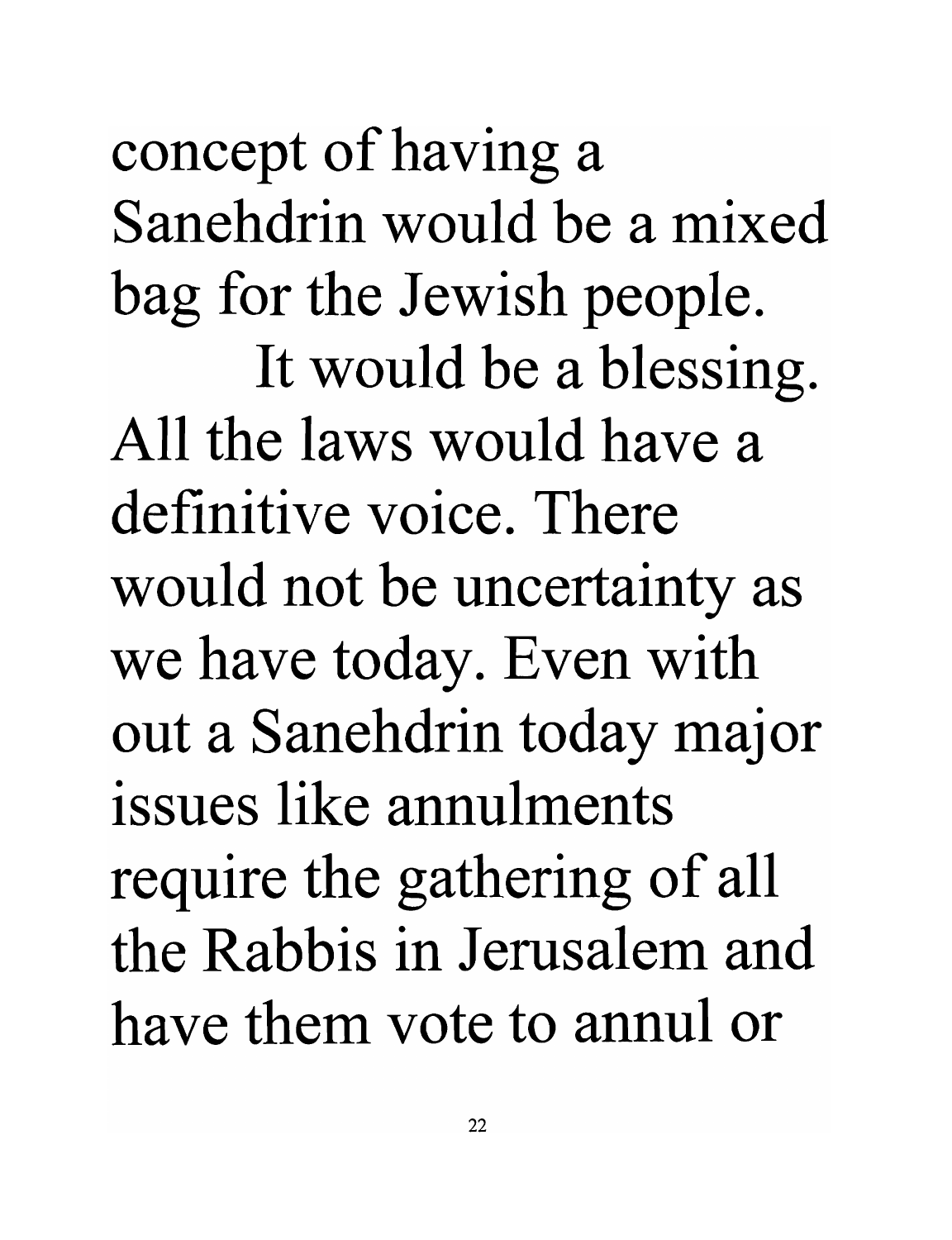not. Ray Henkin in  $h$ <sub>is</sub> writings. Other authorities do not require this. I do not require this.

Furtermore , argues the Raadvaz that only those Rabbis who mastered and know all the Talmud all the Rabbinical literature written over the  $\lambda$  last 2000 years would qualify. Such a requirement  $w_{\alpha,s}$  not  $m$  et in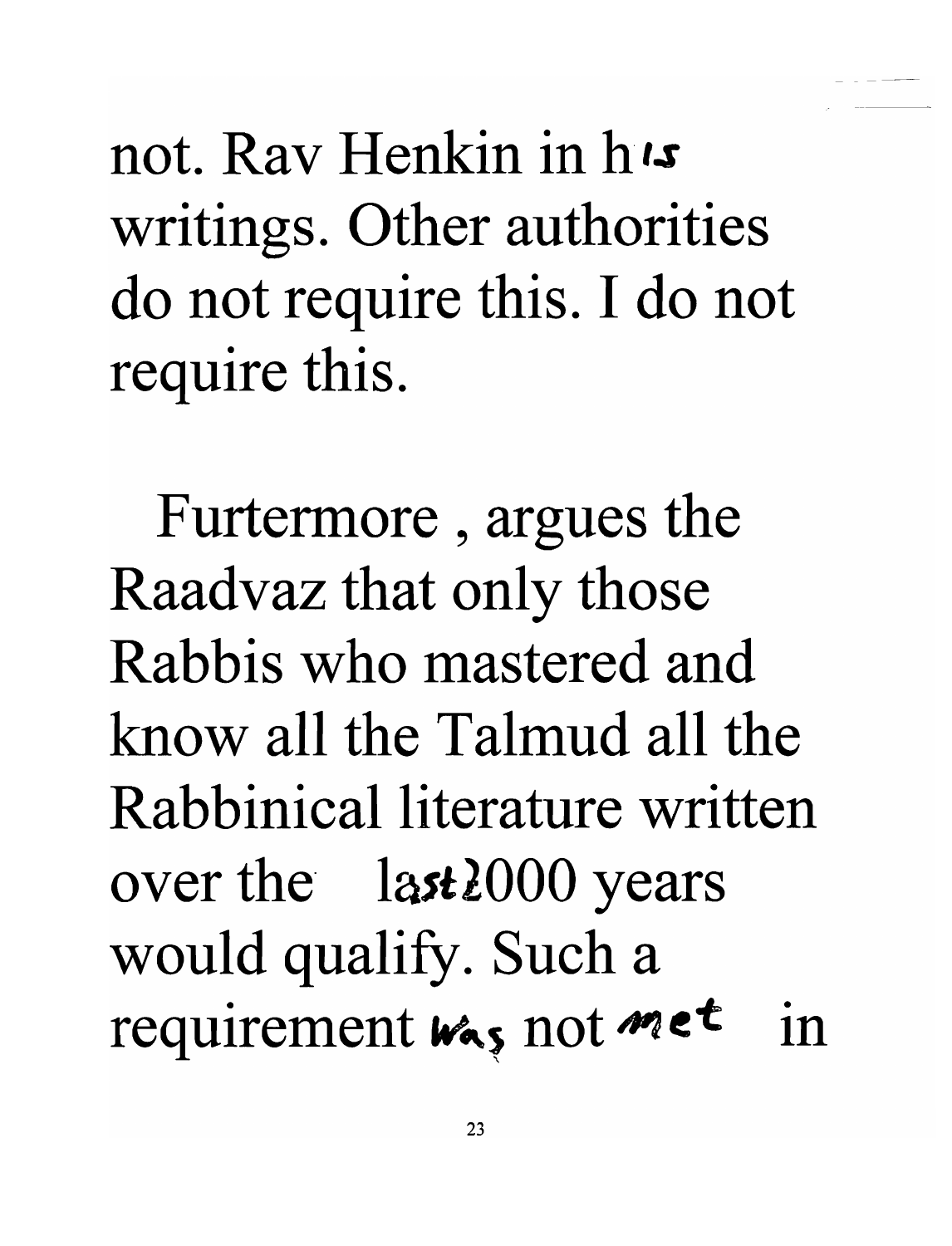the time of the Radvaz . Certainly not in our day.

For the past 1700 years since the last Sanehdrin in 400 ACE Jewish Jurisprudence was developed. There exists no central command post. Each rabbi who has mastered and practices all the 4 parts of the Shulchan Aruch is free to interpret the law and rule as sees fit. There exists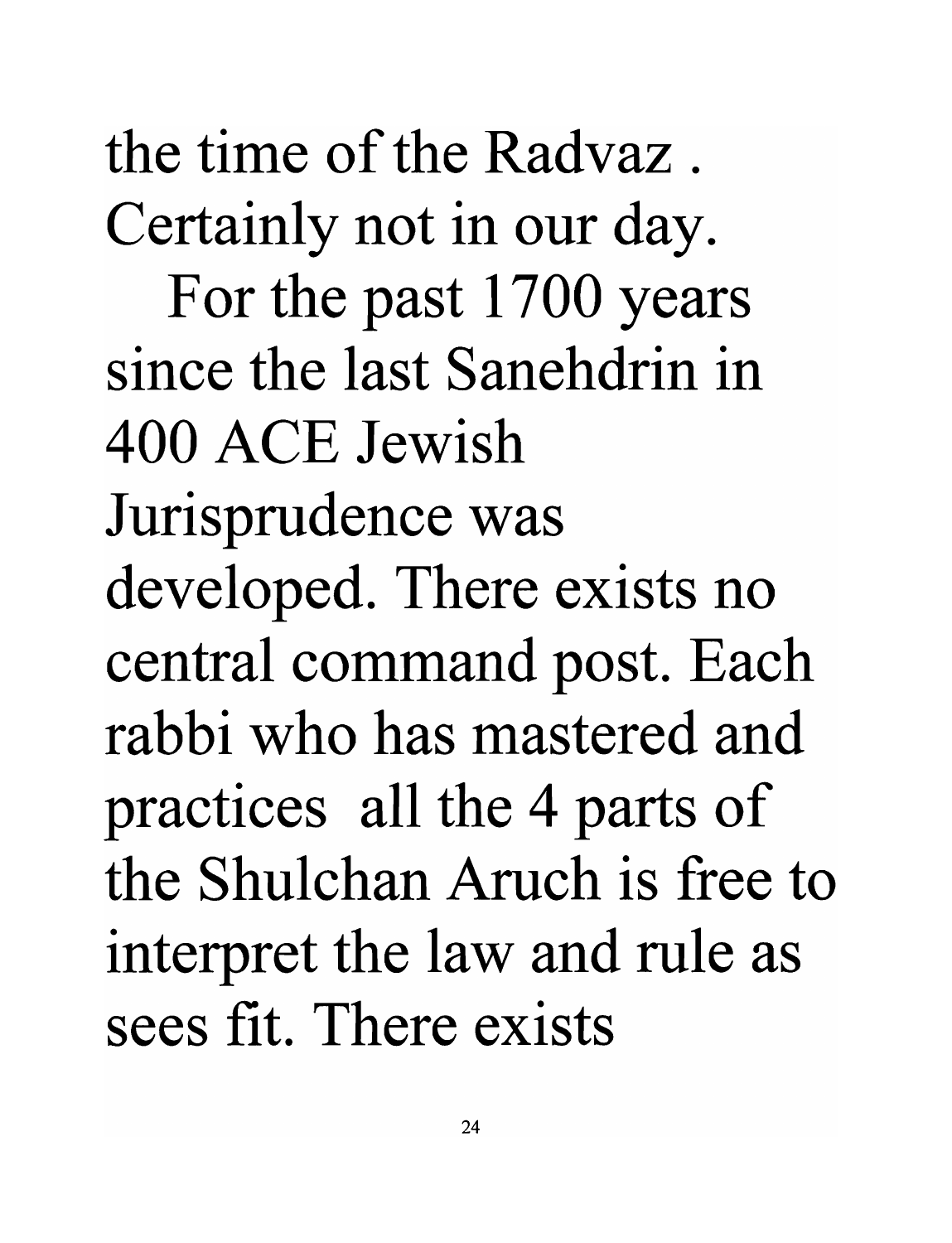freedom for each Rabbi to be flexible with out fear of punishment from a central body.

Would a Snehdrin exists such freedom would vanish. Every one would then be mandated under threat of punishment of following the rulings of the Sanehdrin.

It is wise that the Jewish worhd adopted the position of the Radvaz. It is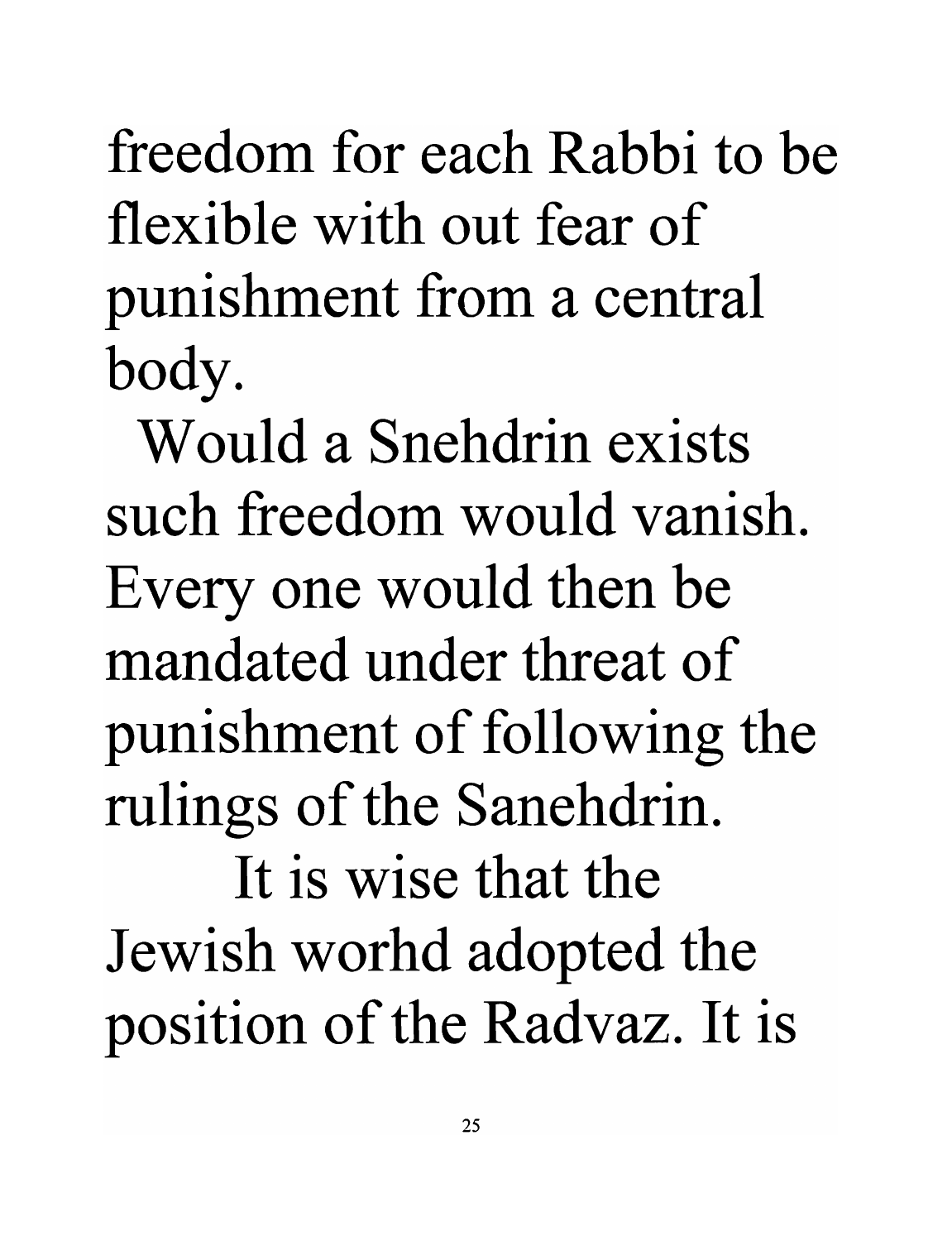noteworthy the Yoseph caro the author of the Kesef Mashna a commentary on Rambam is silent and makes no comment on sanrhdrin 4:8 where the Rambam opines that it is ok to reinstitute the Smicha process. His silence tells volumes.

Whenever Bais Yoseph is silent it means that he agrees with the Rambam. Therefore he would be disagreeing